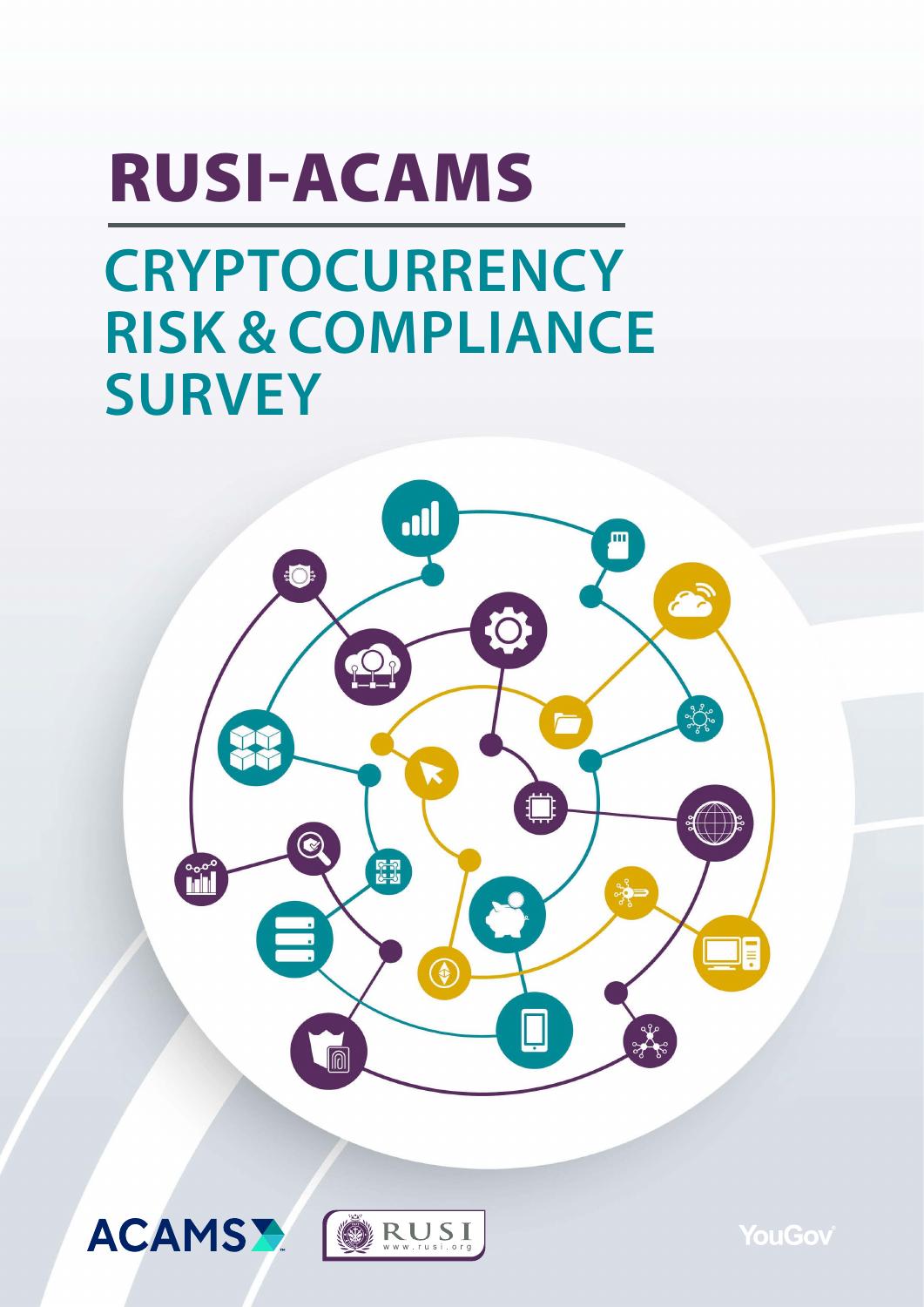**2**



#### ACKNOWLEDGEMENTS

This survey would not have been possible without the support of the RUSI team and the ACAMS Global Chapters, Marketing and Operations teams. Special thanks go to Katie Norton-Williams, and project sponsor Lashvinder Kaur, VP Global Strategic Communications, ACAMS, for their support on this project.

Thanks also to Jesse Spiro and Gemma Rogers for their helpful comments on the initial draft of this survey, and to Dr William Scott Grob and Emil Dall who reviewed the report.

In addition, special thanks to the ACAMS global membership community of over 81,000 members spread across 175 countries, and its 70 chapters for being part of this landmark initiative. Appreciation also goes out to the organisations that assisted in disseminating this survey, namely Global Digital Finance, the FinTech FinCrime Exchange and Coin Center.

#### RUSI

The opinions expressed in this work are the responsibility of the authors and do not in any way reflect those of RUSI, its directors or its employees. Neither RUSI, nor the authors assume responsibility or liability for the contents of this report, or its reading, use or interpretation. While every effort has been made to verify the data used in this report, no guarantee or warranty is made on its accuracy. You should seek your own professional advice before acting on any of the content in this report.

#### ACAMS

This report is intended for general guidance and information purposes only and under no circumstances should this report be used as or considered legal or regulatory advice. Each recipient should consult with its legal, business, investments and tax advisors as to the legal, business, investment and tax implications when making any legal, business, financial decision. The information contained in this report is based on survey responses which have been assumed to be reliable. ACAMS, its directors, employees or authors, make no representation or warranty on the responses and such data should be taken "as is". We do not validate the accuracy, completeness or reliability of the survey responses.

*This work is licensed under a Creative Commons Attribution – Non-Commercial – No-Derivatives 4.0 International Licence. You are free to copy and redistribute the material for non-commercial purposes, but you must give appropriate credit to RUSI and ACAMS. If you remix, transform, or build upon the material, you may not distribute the modified material.*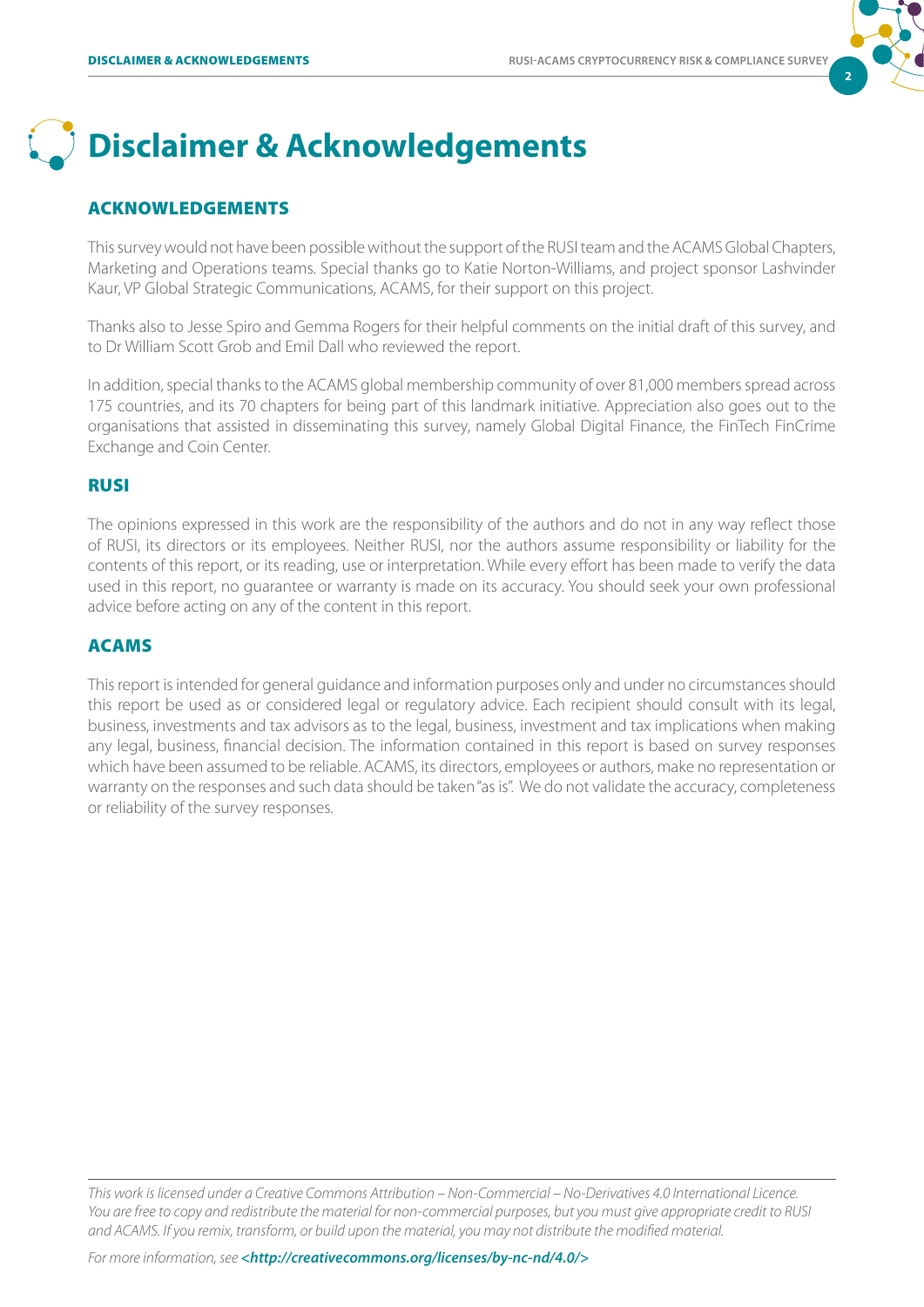

# **Table of Contents**

| Key Observations – Samuel Communication of the Second Second Second Second Second Second Second Second Second S                                                                                                                      |    |
|--------------------------------------------------------------------------------------------------------------------------------------------------------------------------------------------------------------------------------------|----|
| Methodology <b>Executive Contract Contract Contract Contract Contract Contract Contract Contract Contract Contract Contract Contract Contract Contract Contract Contract Contract Contract Contract Contract Contract Contract C</b> | 6  |
| Cryptocurrencies as an Alternative to Fiat Currencies $\sim$ 10                                                                                                                                                                      |    |
|                                                                                                                                                                                                                                      |    |
|                                                                                                                                                                                                                                      |    |
| Types of Criminal Risks $\sim$ 22                                                                                                                                                                                                    |    |
| Cryptocurrency Compliance –––––––––––––––––––––––––––––––26                                                                                                                                                                          |    |
| Guidance & Best Practice <u>————————————————————</u>                                                                                                                                                                                 |    |
| Regional Perceptions by Banks <b>Constanting Construction</b>                                                                                                                                                                        |    |
| Future of Cryptocurrency <b>Contains a Community Contains and Contains a Container Contains and Contains a Contains</b>                                                                                                              | 45 |
| Annex: Definitions <u>and the contract of the contract of the contract of the contract of the contract of the contract of the contract of the contract of the contract of the contract of the contract of the contract of the co</u> |    |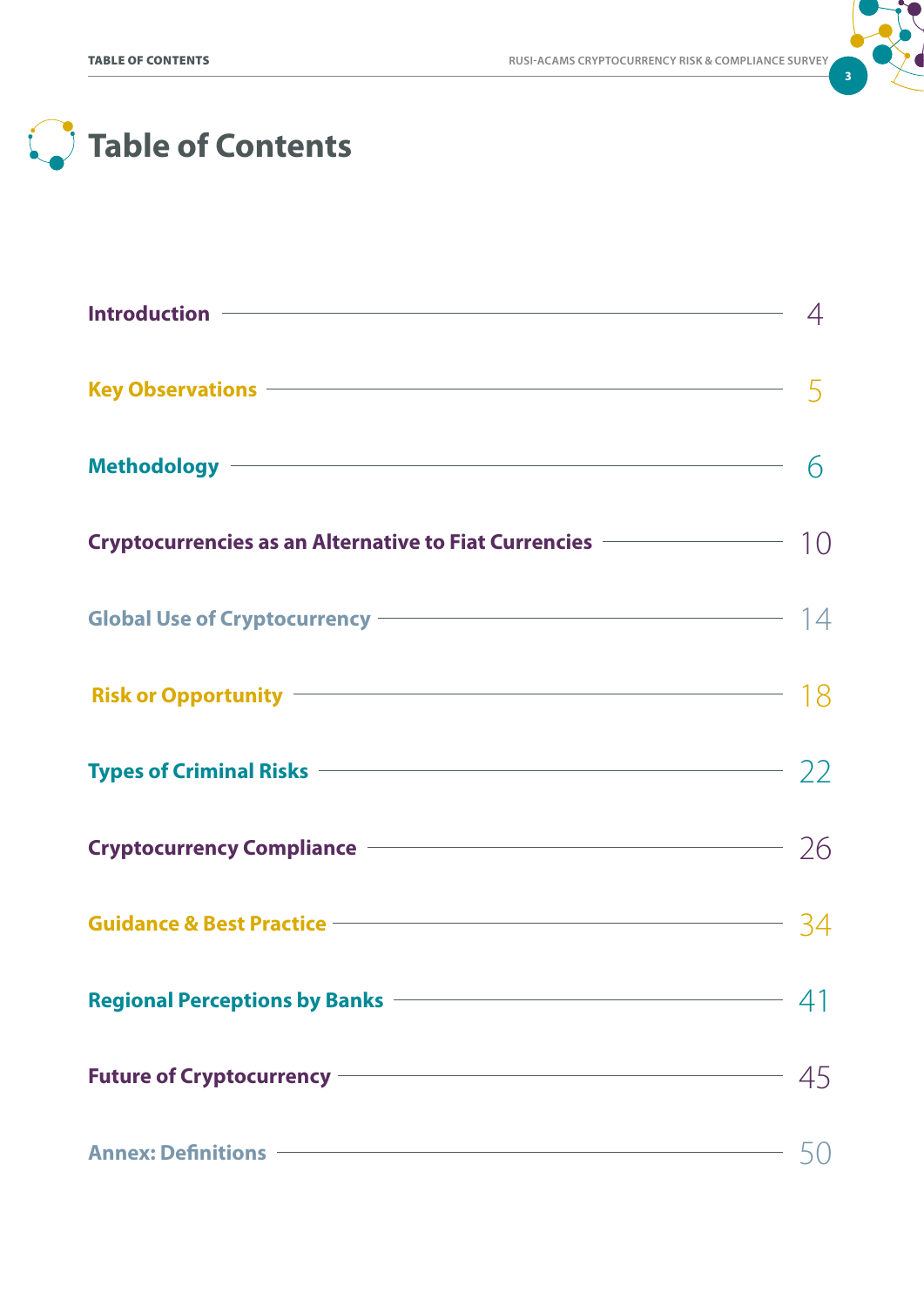

# **Introduction**

The RUSI-ACAMS Cryptocurrency Risk & Compliance Survey provides unprecedented insight into how governments, the cryptocurrency industry, traditional financial institutions, and others view the use of cryptocurrency, including its inherent risks and the robustness of compliance controls within the cryptocurrency sector.

As with any survey, it should be recognised that there are certain limitations. Individuals may choose to opt in or opt out of participation and those who participated will reflect that. However, the survey was conducted in collaboration with YouGov, a respected independent research agency who followed the Market Research Society's code of conduct. As such, the findings can be taken to offer an illustrative view of industry attitudes to cryptocurrency risk and compliance, and the results provide a very rare insight into both the challenges and opportunities in this emerging financial crime risk. The purpose of conducting this survey is to help shape and inform the policy dialogue on cryptocurrency.

#### **Please note, the term "cryptocurrency", as used in this survey, specifically refers to payment tokens**

(such as Bitcoin) as opposed to stablecoins (such as Libra) or central bank digital currencies, unless otherwise specified. Further definitions of terms used in the survey can be found in the annex.

# **ACAMS**

ACAMS is the largest international membership organisation dedicated to enhancing the knowledge, skills and expertise of AML/CTF, sanctions and other financial crime prevention professionals through training, best practices and professional development. ACAMS is present in over 175 countries and regularly works with global think-tanks and other like-minded organisations in the quest to end financial crime.

# **RUSI**

RUSI is an independent defence and security think tank based in the United Kingdom. RUSI's Centre for Financial Crime and Security Studies has conducted work in an effort to combat a plethora of cryptocurrency-based financial crime risks, mainly terrorist financing, money laundering, and proliferation financing. To read more about RUSI's work visit **[www.rusi.org/CFCS.](https://rusi.org/expertise/research/centre-financial-crime-and-security-studies)**

## **YouGov**

RUSI and ACAMS partnered with YouGov to deliver this survey.

## **About the Authors**

**Kayla Izenman,** Research Analyst, Centre for Financial Crime and Security Studies, RUSI. **Rick McDonell,** Executive Director, ACAMS and Former Executive Secretary of FATF.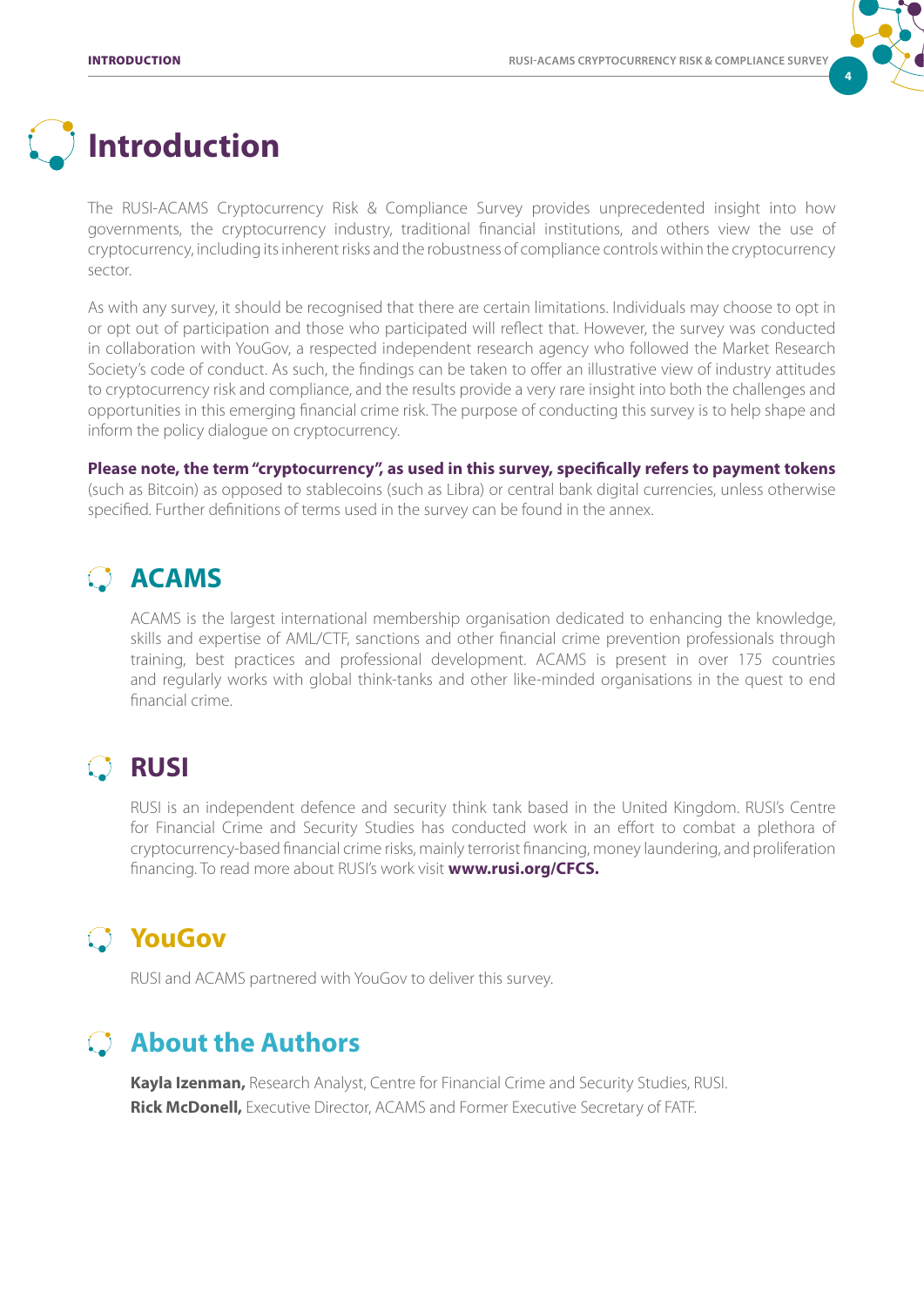

# **Key Observations**

The cryptocurrency industry remains materially divided from other sectors over the perception of risk. Governments and financial institutions view cryptocurrency as a significant source of risk.

All respondents accept that cryptocurrencies are vulnerable to criminals. Still, the sharpest distinction between the cryptocurrency industry and the other surveyed sectors is on the significance of the inherent risks and the effectiveness of the cryptocurrency industry's internal controls. Cryptocurrency industry respondents optimistically view their AML/CTF preparedness and the comprehensiveness of their internal controls.

Cryptocurrency industry respondents also appear significantly more confident than other sectors about the business use and inherent vulnerabilities of cryptocurrency. The potential downside to this is that the cryptocurrency industry may materially underestimate the types of threats posed. On the other hand, other sectors may be overestimating how exposed cryptocurrencies are to different criminal activities.

Respondents all expressed concern regarding the use of cryptocurrency by various illicit actors, ranging from terrorist groups to sanctioned actors and human traffickers. While cryptocurrency use by criminals only accounts for around 1% of all transactions, it remains an attractive venue for those avoiding the traditional financial system.<sup>1</sup> It is interesting to see that perceptions of risk remain so high.

All respondents are expecting more guidance and best practices from both governmental bodies and non-governmental organisations.<sup>2</sup> TThis is largely in line with the current and future efforts of international organisations, most importantly the Financial Action Task Force (FATF). There appears to be a consistent approach between the FATF and national regulators<sup>3</sup> on the implementation of cryptocurrency regulation, with the expectation that the industry should look to both their national regulator and the international standard setter for guidance.

Respondents also indicate that despite current skepticism over the role of cryptocurrency in promoting financial inclusion, there might be more space for it in the future. Respondents predict both an increased role for cryptocurrency in day-to-day payments in the future as well as a decrease in cryptocurrency use for illicit activities, especially as compared to how it is viewed now.

*<sup>1.</sup> Chainalysis, The 2020 State of Crypto Crime, p. 5.*

*<sup>2.</sup> During the survey period from 3rd June to 22nd July 2020, FATF published "12 Month Review of Revised FATF Standards - Virtual Assets and VASPs", retrieved from https://www.fatf-gafi. org/publications/fatfrecommendations/documents/12-month-review-virtual-assets-vasps.html. Also published was the "FATF Report to G20 on So-called Stablecoins", retrieved from https://www.fatf-gafi.org/publications/fatfgeneral/documents/report-g20-so-called-stablecoins-june-2020.html*

*<sup>3.</sup> For example, see FinCEN Director Kenneth A. Blanco's remarks on the FATF's Travel Rule from May 2020: https://www.fincen.gov/news/speeches/prepared-remarks-fincen-directorkenneth-blanco-delivered-consensus-blockchain*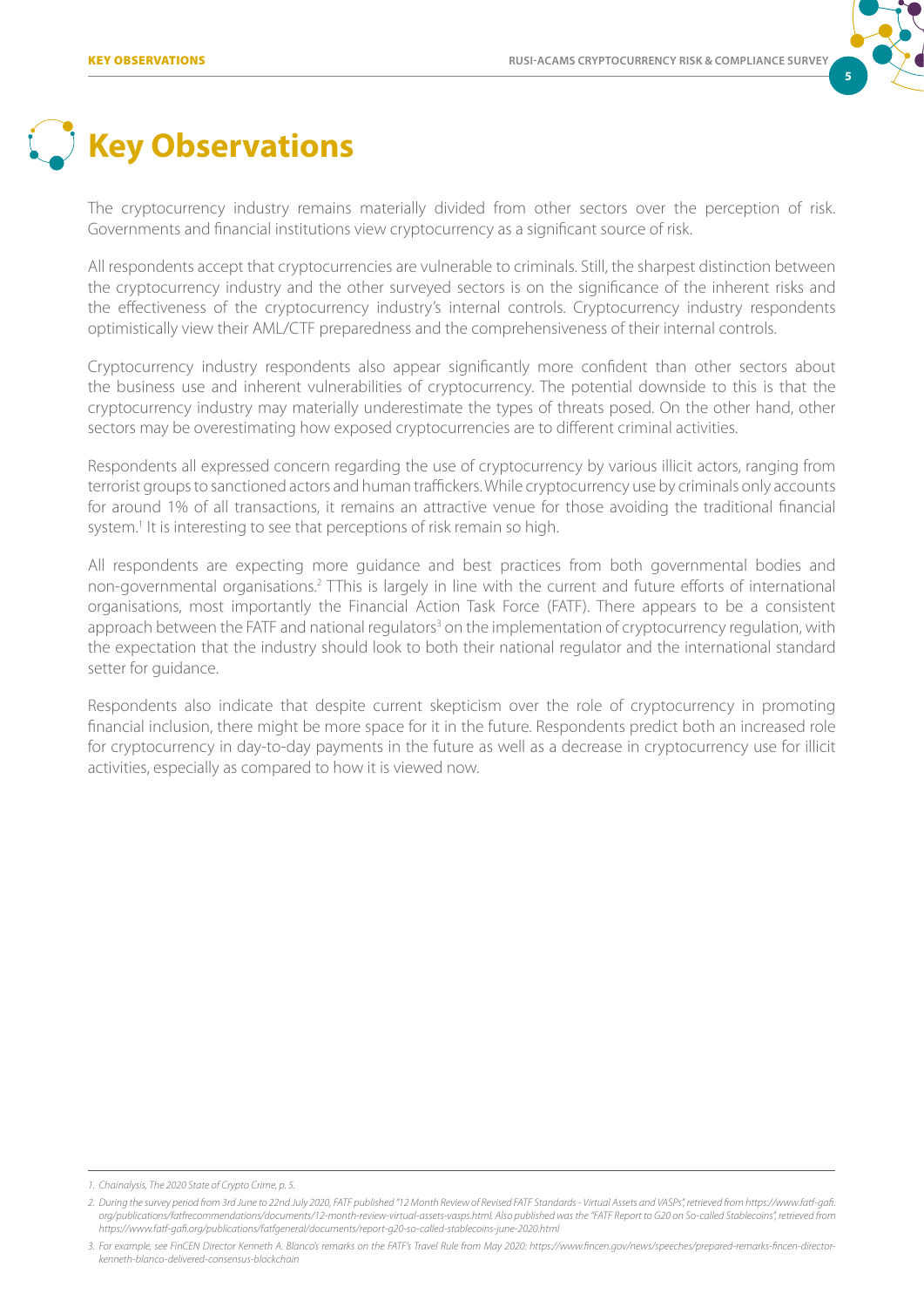

# **METHODOLOGY**

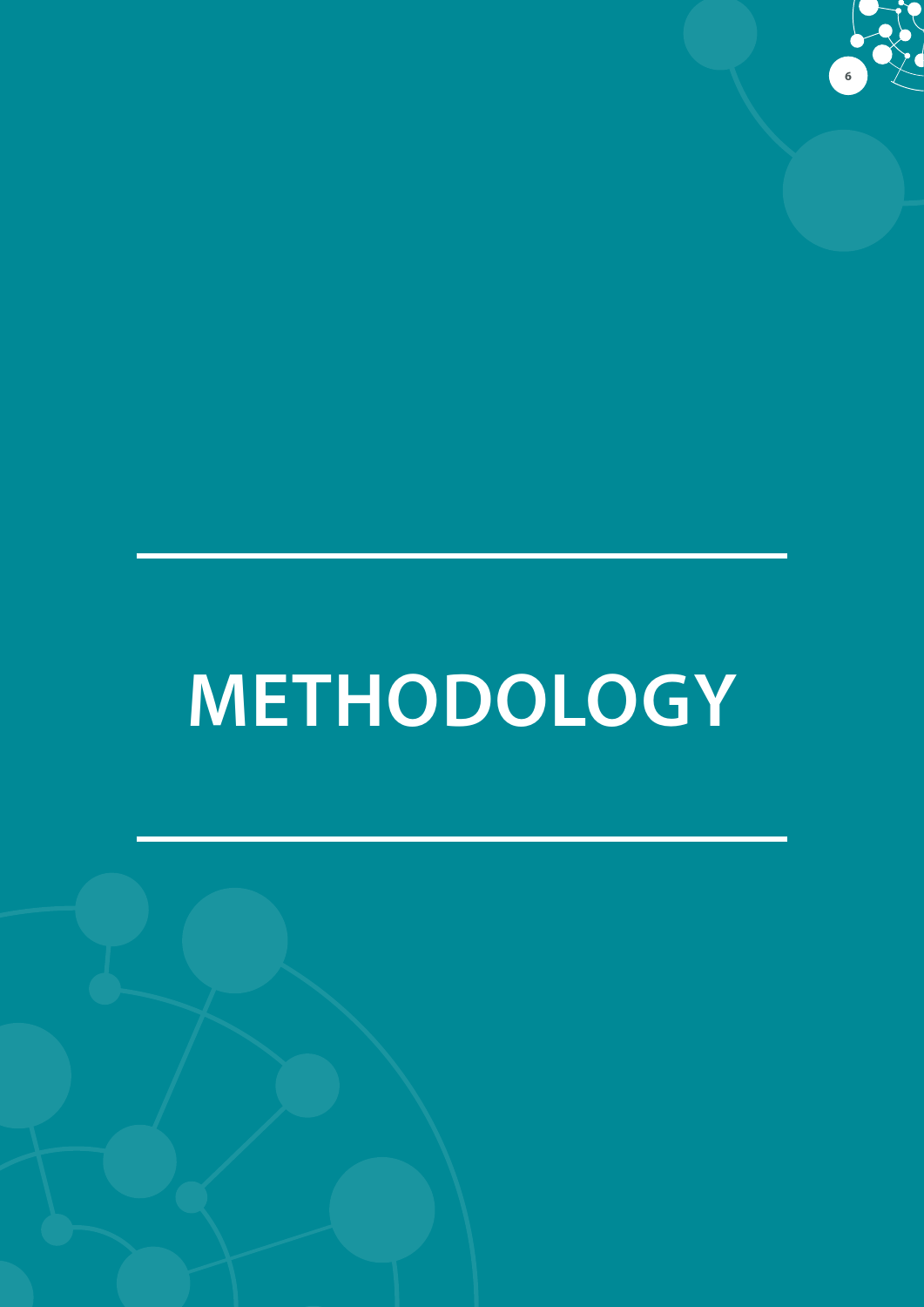

# **Methodology**

The survey was distributed to ACAMS members, members of RUSI's Centre for Financial Crime and Security Studies' mailing list, as well as to individual government and cryptocurrency stakeholders for distribution. This report is based on 566 individual responses received between 3rd June 2020 and 22nd July 2020, with survey respondents indicating they are located in North America (32%), South America (8%), Europe (23%), Asia (22%), Africa (7%), Middle East (5%), and Oceania (3%). There was very little difference in how respondents from different regions responded to the survey, and as a result this report generally avoids regional breakdowns.

Where the largest difference in answers was observed is among different sectors and occupations. The survey asked respondents to identify the type of institution they work in. The largest group of survey respondents (49%) work in financial institutions (FIs), while other respondents work in government (24%) or the cryptocurrency industry (10%). The remaining survey respondents (18%) work in other private sector roles, including law, insurance companies, and non-banking FinTechs or RegTechs.4 Over two-fifths (42%) of all respondents bar government indicated they would consider their organisation a FinTech.

When asked to identify their position within their organisation, private sector respondents chose the following categories: mid- to junior-level (38%), senior management (34%), legal/regulatory/risk management (14%), executive leadership (6%), and other roles (8%) which included trade finance. Government respondents were mostly composed of those working for financial regulatory authorities or financial intelligence units (61%), followed by law enforcement (18%), international organisations (7%), policy (5%), justice (3%), and other areas (6%).<sup>5</sup> Respondents' answers did not vary greatly depending on their position in the private sector or which part of government they work for and therefore this report does not analyse responses by position.

Almost all respondents (97%) are familiar with at least one type of cryptocurrency, with Bitcoin being the most recognised (96%). The least recognised cryptocurrency was Zcash (24%).

*<sup>4.</sup> Given the purpose of this survey is to understand various industries' attitudes towards cryptocurrency, responses from four sectors (listed above) have been analysed. Please note that*  while some sectors, such as the cryptocurrency industry, have lower participation numbers, this is likely due to the smaller size of the industry and their relatively recent engagement *with compliance issues.* 

*<sup>5.</sup> For more detail on government positions, please see the following full survey options for government respondents: financial regulator; supervisor and/or financial intelligence units (FIUs); law enforcement (police); international organisation; policy (ministries of finance, foreign affairs); justice (including prosecutors); and other (including export controls, customs, and border agencies).*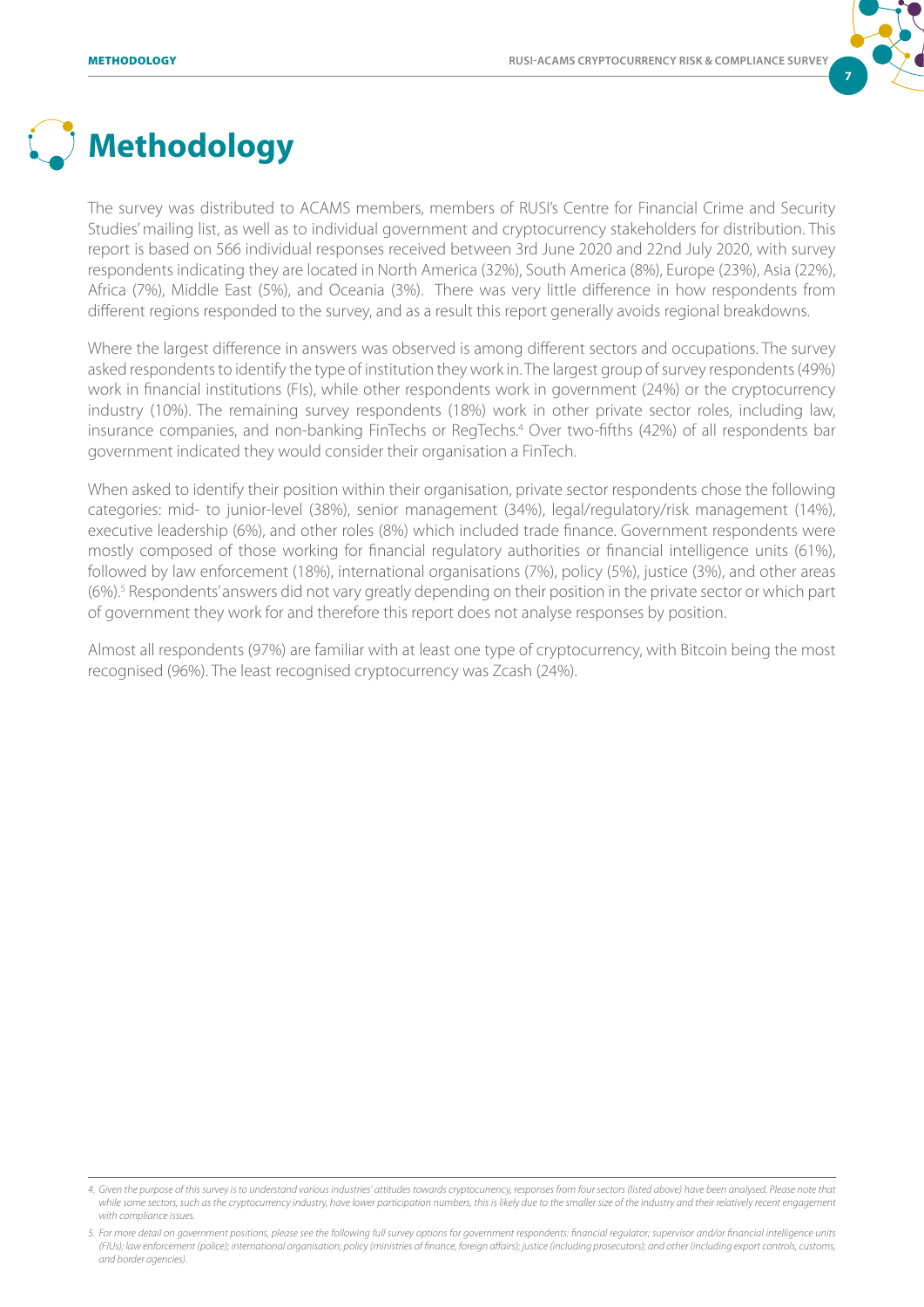

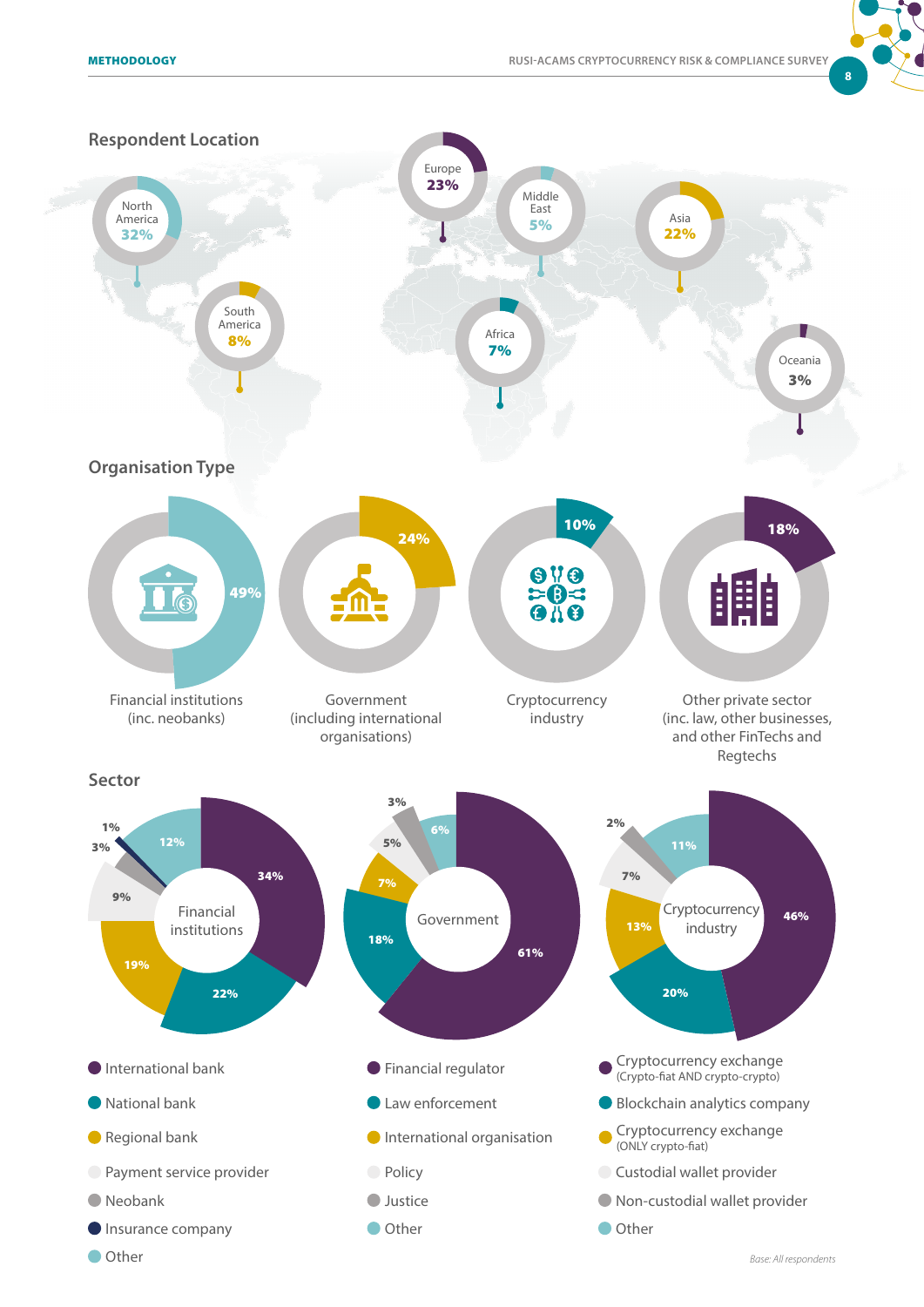

#### **Which of the following best describes your position?**



#### **Would you consider your organisation a FinTech?**



## **Virtually all respondents are familiar with Bitcoin, and two-thirds have heard of Ethereum**

**Which of the following cryptocurrencies, if any, are you familiar with?** 

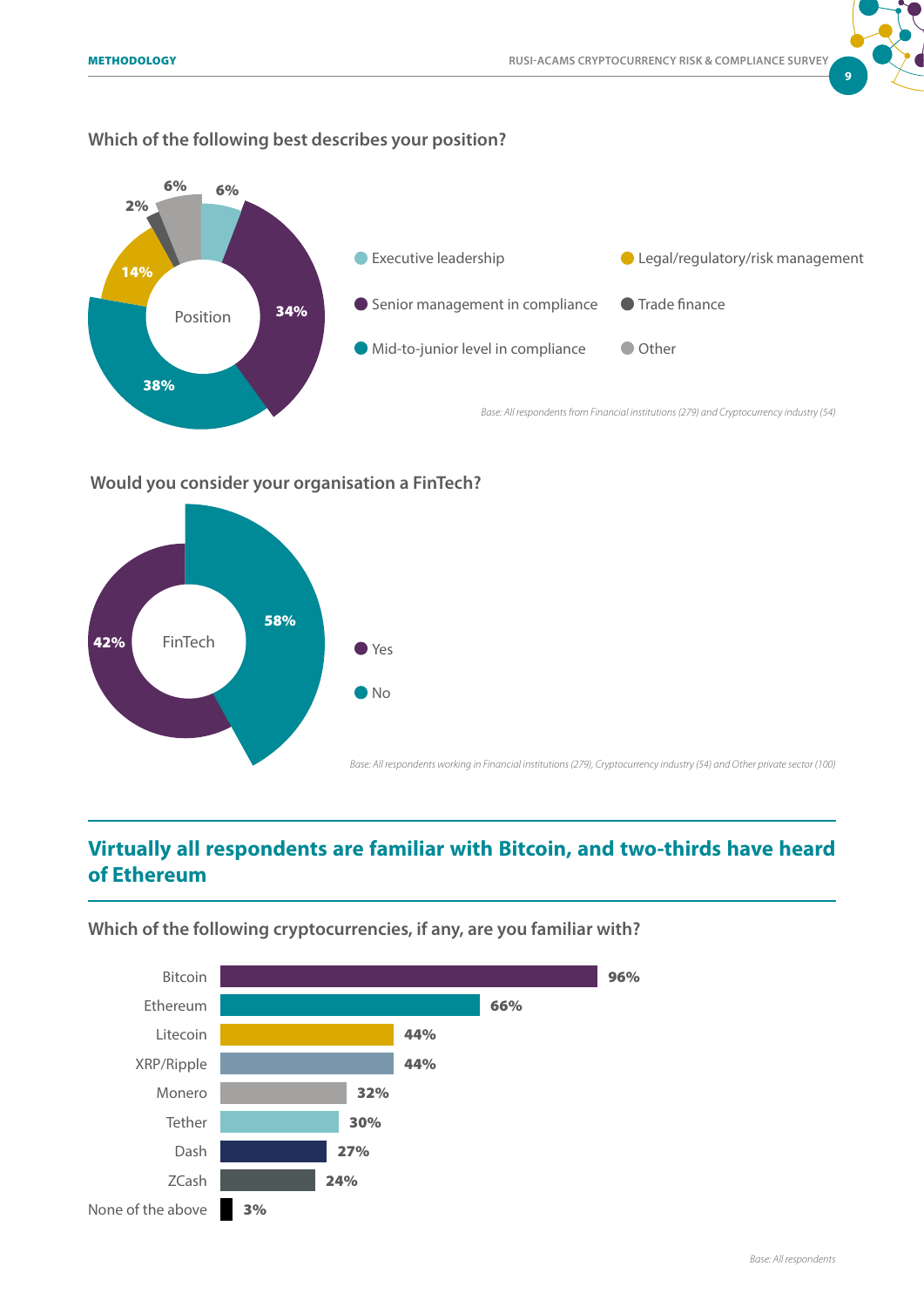

# **CRYPTOCURRENCIES AS AN ALTERNATIVE TO FIAT CURRENCIES**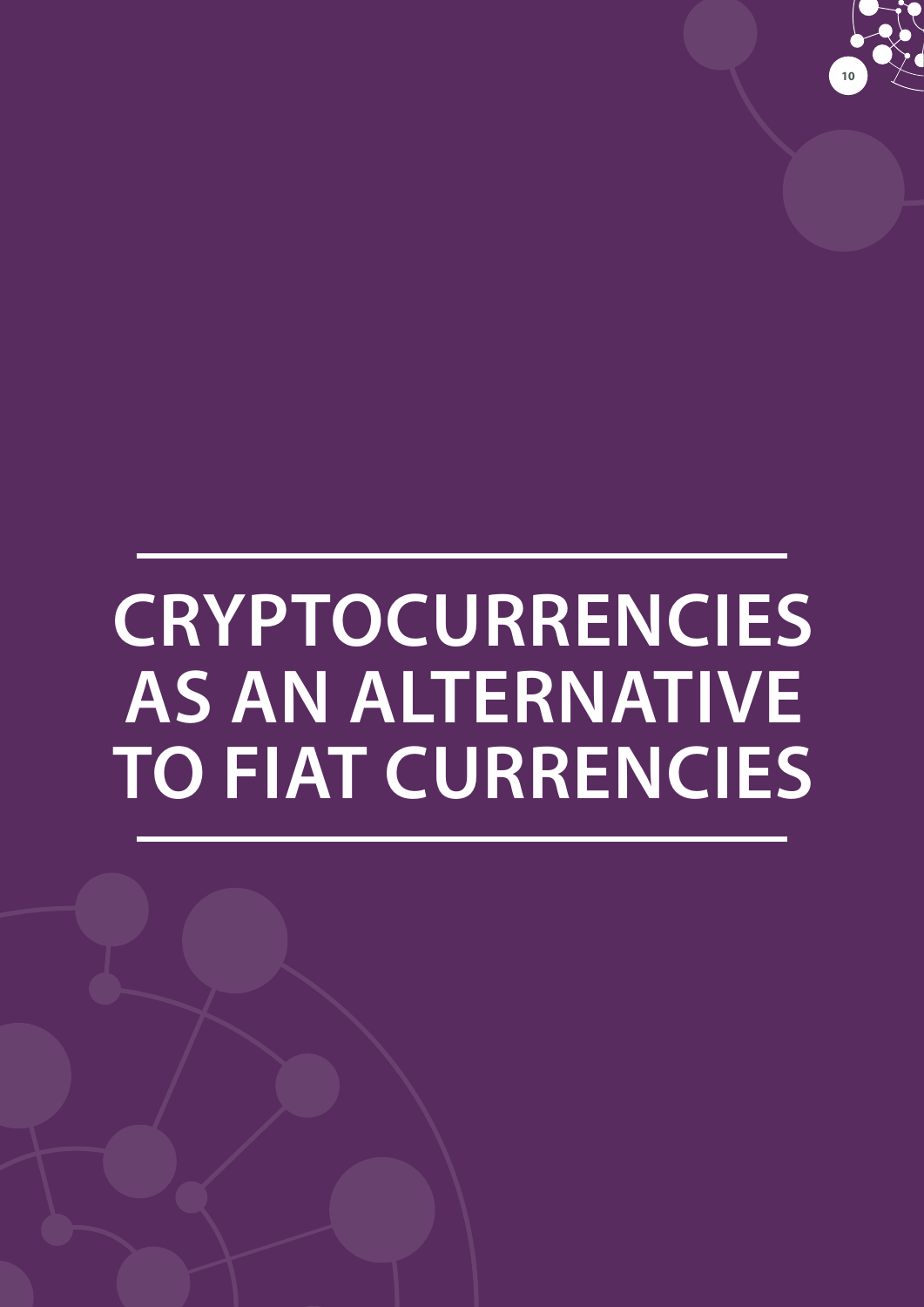# **11**

# **Cryptocurrencies as an Alternative to Fiat Currencies**

The survey asked respondents a series of questions about the usefulness of cryptocurrencies for various purposes, and as an alternative to fiat currencies. Respondents generally agreed (69%) that the value of cryptocurrencies is currently too volatile to be an effective alternative to fiat currencies.

Responses from the cryptocurrrency industry overwhelmingly indicate that cryptocurrency should be considered legal tender (76%), while just under half (44%) of FI respondents agree that cryptocurrency should be legal tender, with governments even more cautious (37%).

When asked about financial inclusion, a large majority (89%) of respondents from the cryptocurrency industry agree that cryptocurrency can be an effective tool to secure financial inclusion. Of those agreeing, over half (59%) *strongly* agree with this statement.

Other sectors are less convinced about the effectiveness of cryptocurrency in driving financial inclusion efforts. Around half (42% of FIs, 47% of governments, and 52% of other private sector) of the other respondents agree with the ability of cryptocurrency to address financial exclusion.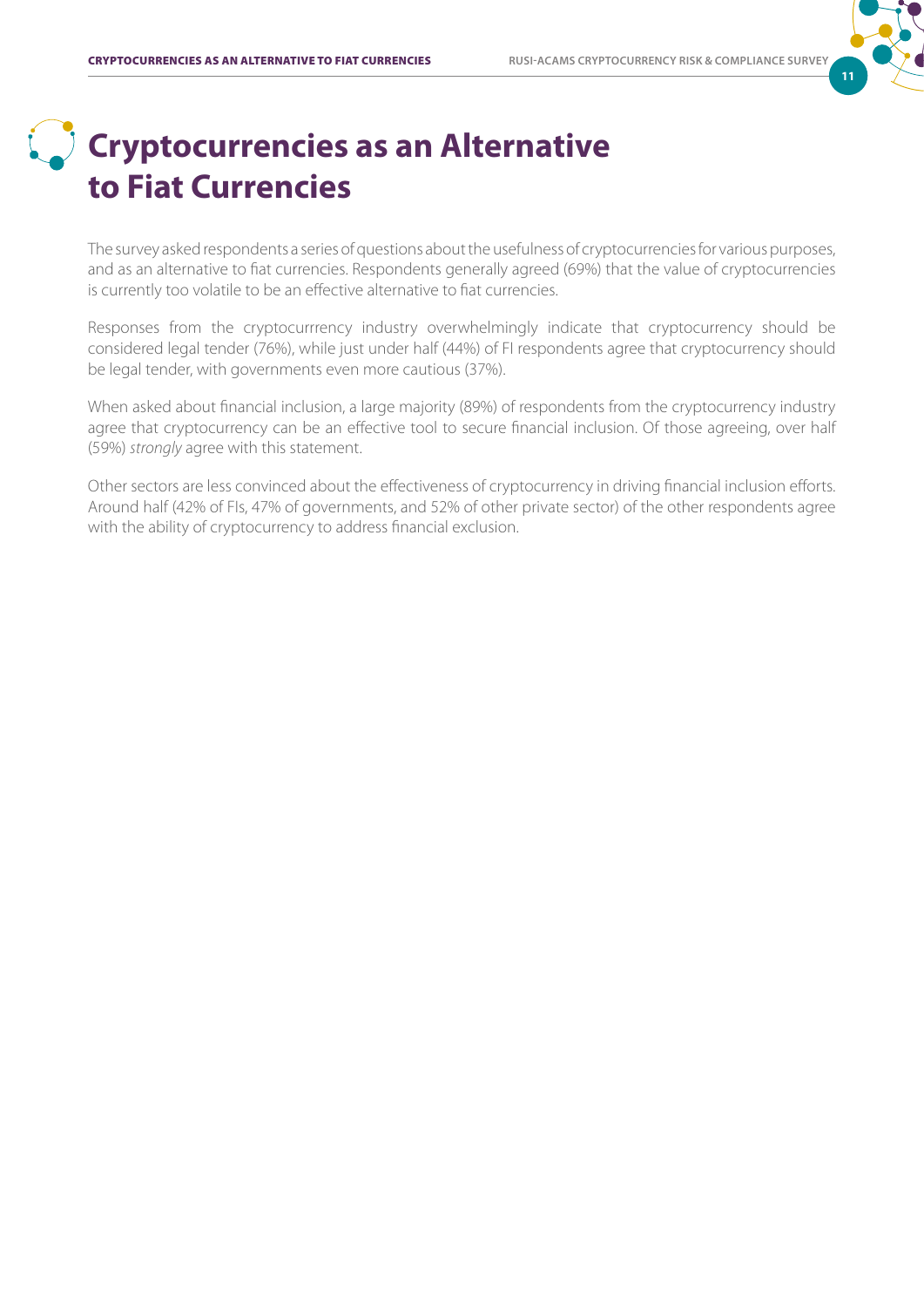# **12**

*Base: All respondents*

### **Respondents generally agree that the value of cryptocurrencies is currently too volatile to serve as an effective alternative to fiat currencies**



**The value of cryptocurrencies is too volatile to be an effective alternative to fiat currencies**

### **Less than half of respondents agree cryptocurrencies should be considered legal tender, although this jumps to three-quarters among those working in the cryptocurrency industry**



*Base: All respondents Chart excludes 'Don't Know' responses*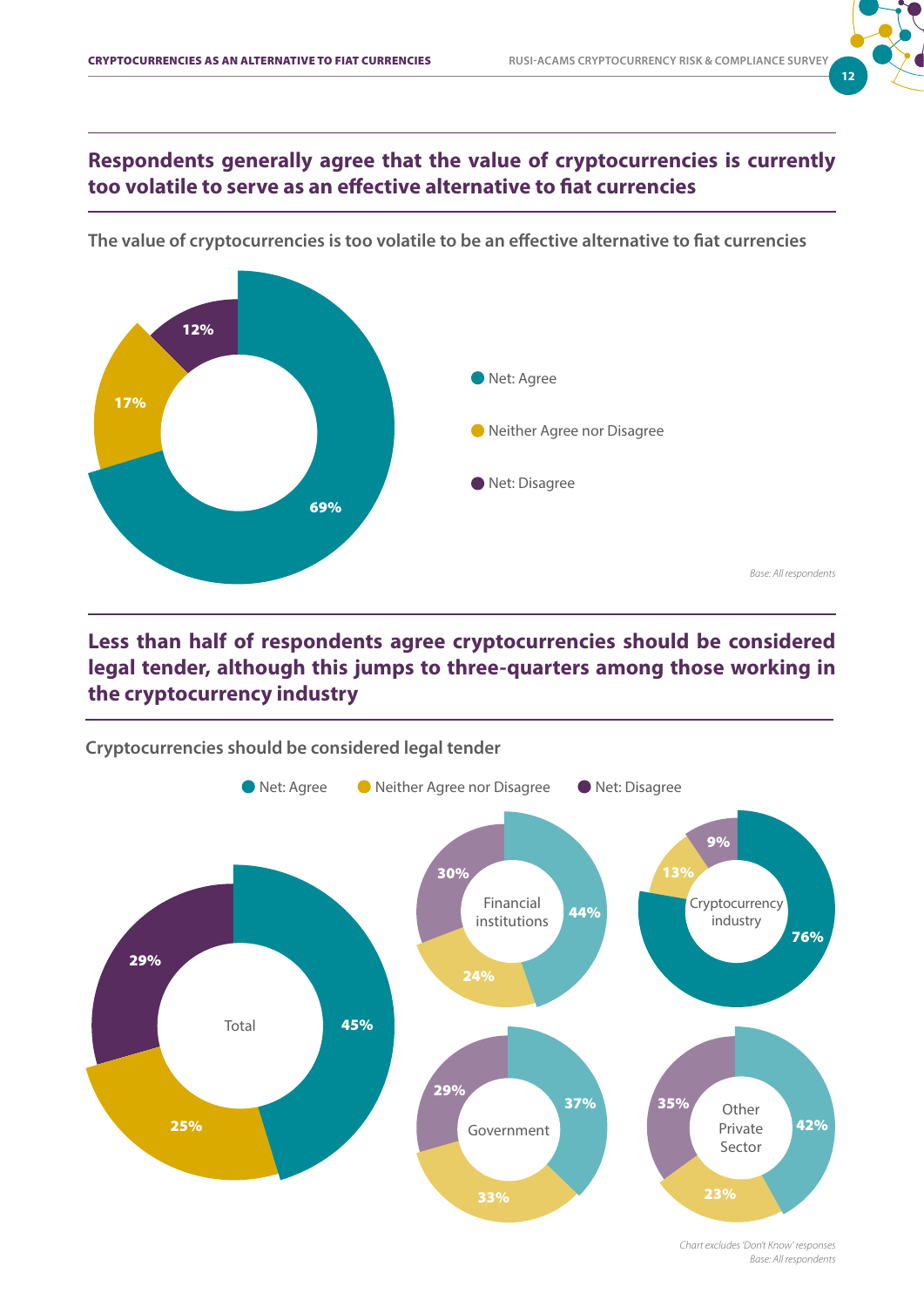

## **Half of respondents agree that cryptocurrencies can be an effective tool to secure financial inclusion**



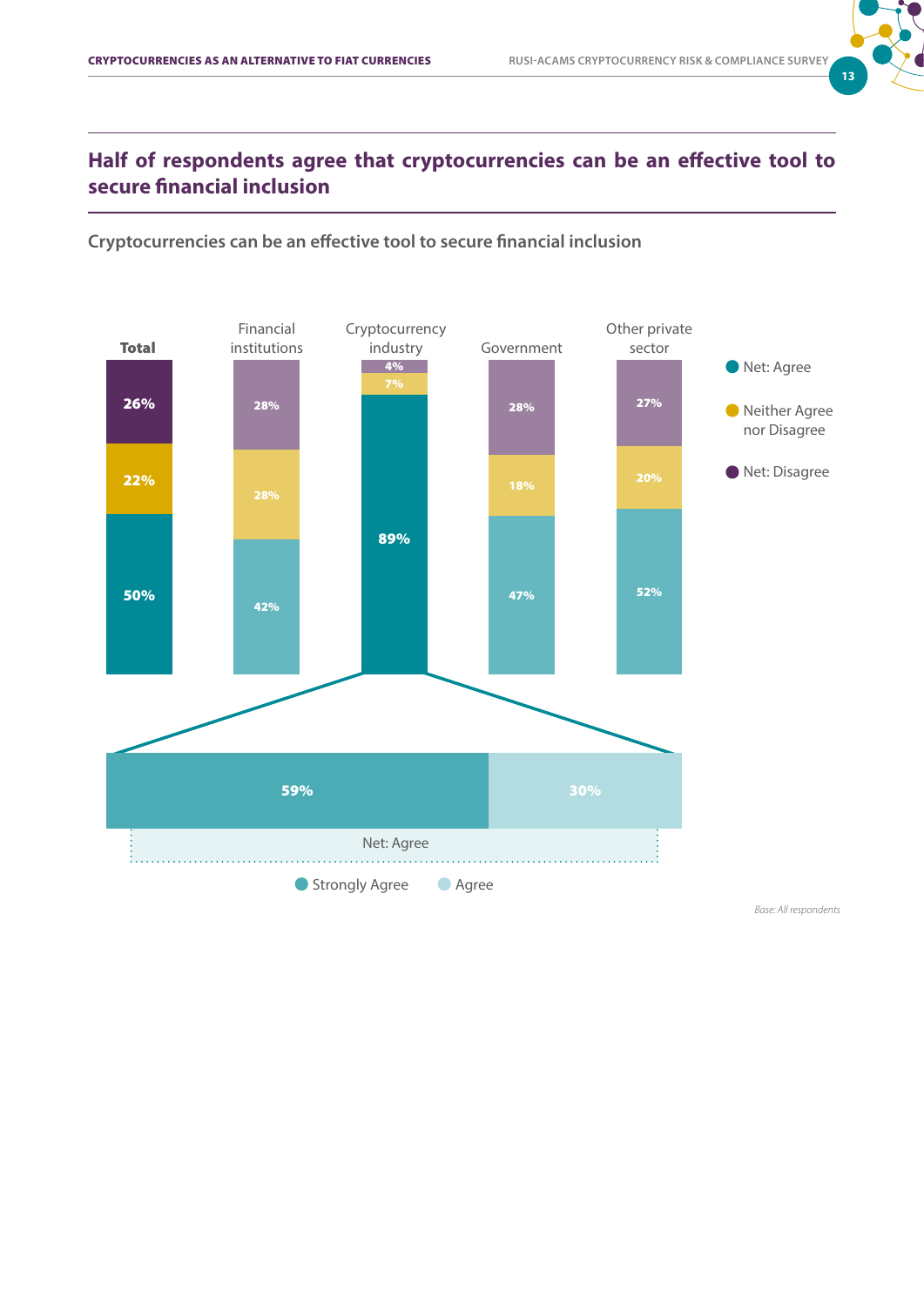

# **GLOBAL USE OF CRYPTOCURRENCY**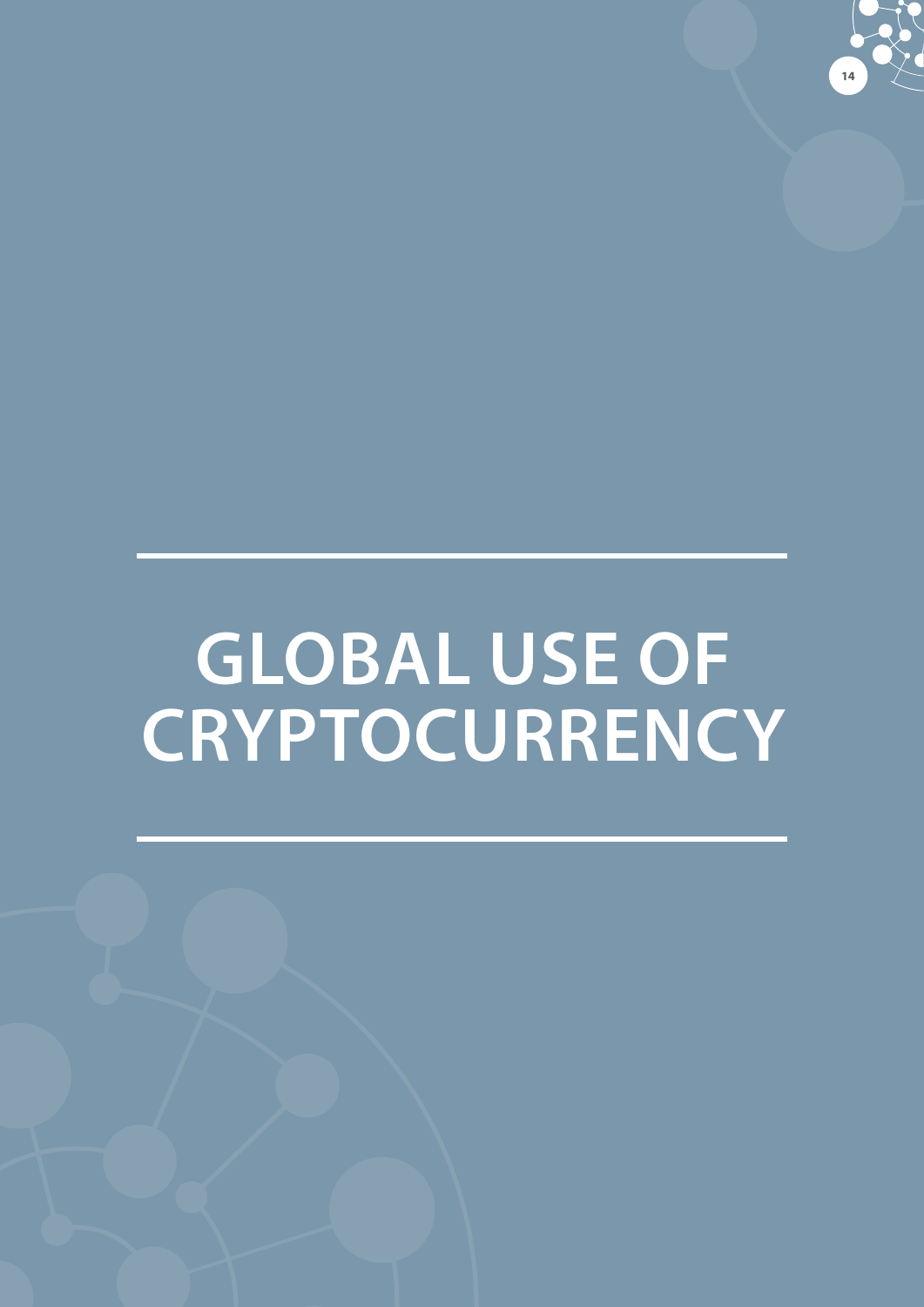

# **Global Use of Cryptocurrency**

Respondents were asked to rank the possible uses of cryptocurrency according to what they believed to be the main uses. Three-fifths (58%) of all participants believe that cryptocurrency is mainly used for investment and speculation, with illicit purposes ranking overall at number two. When respondents are split into their respective occupations, every sector ranks investment and speculation first. However, opinions diverge when considering each sector's second ranking.

Respondents from FIs and government both rank illicit purposes second, followed by occasional payments and day-to-day payments. Respondents from the cryptocurrency industry, however, rank occasional payments second, with illicit purposes ranked last in terms of what cryptocurrencies are mainly used for.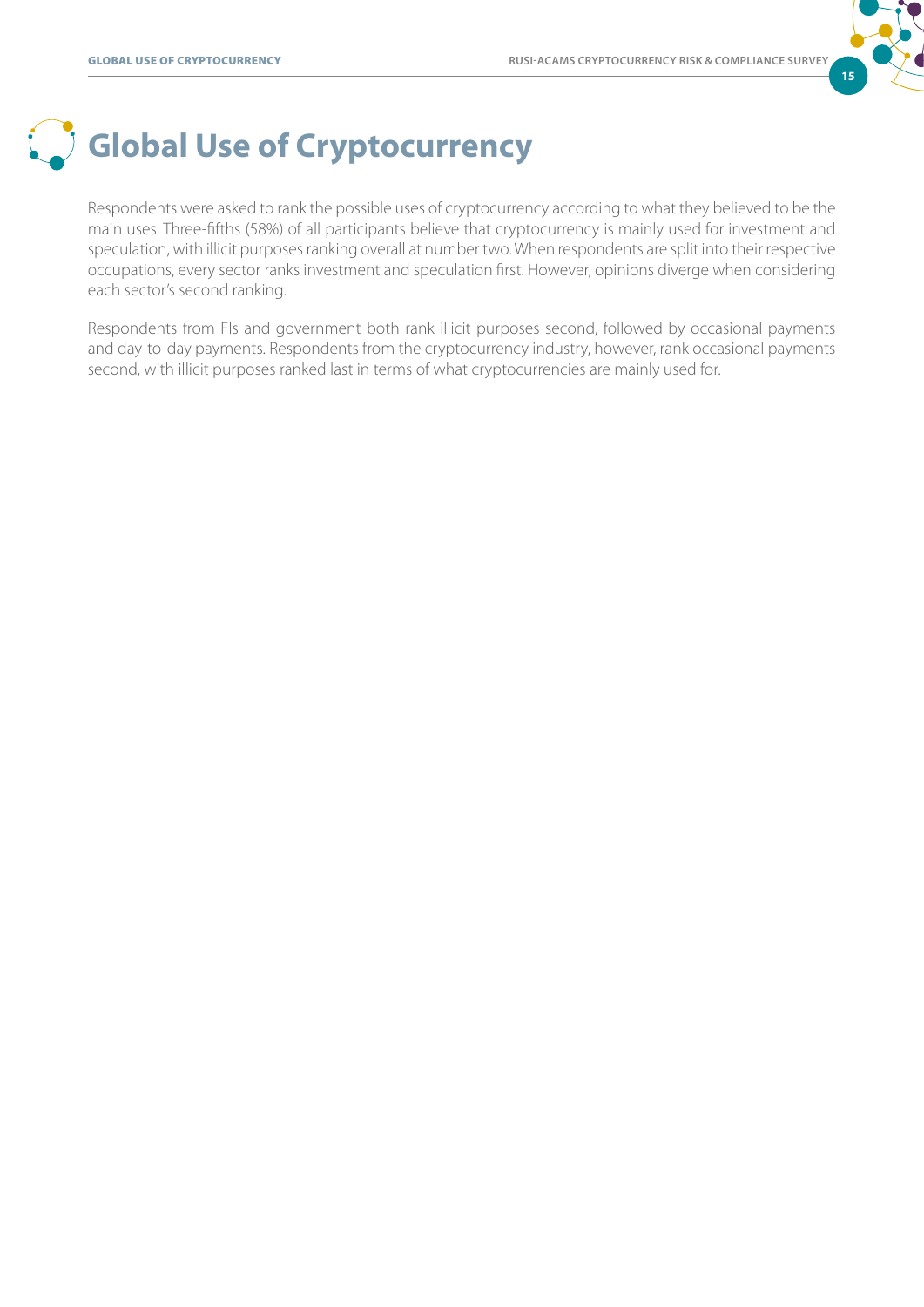

### **Three-fifths of respondents believe that cryptocurrency is mainly used for investment and speculation**

#### **Cryptocurrency is mainly used for...**

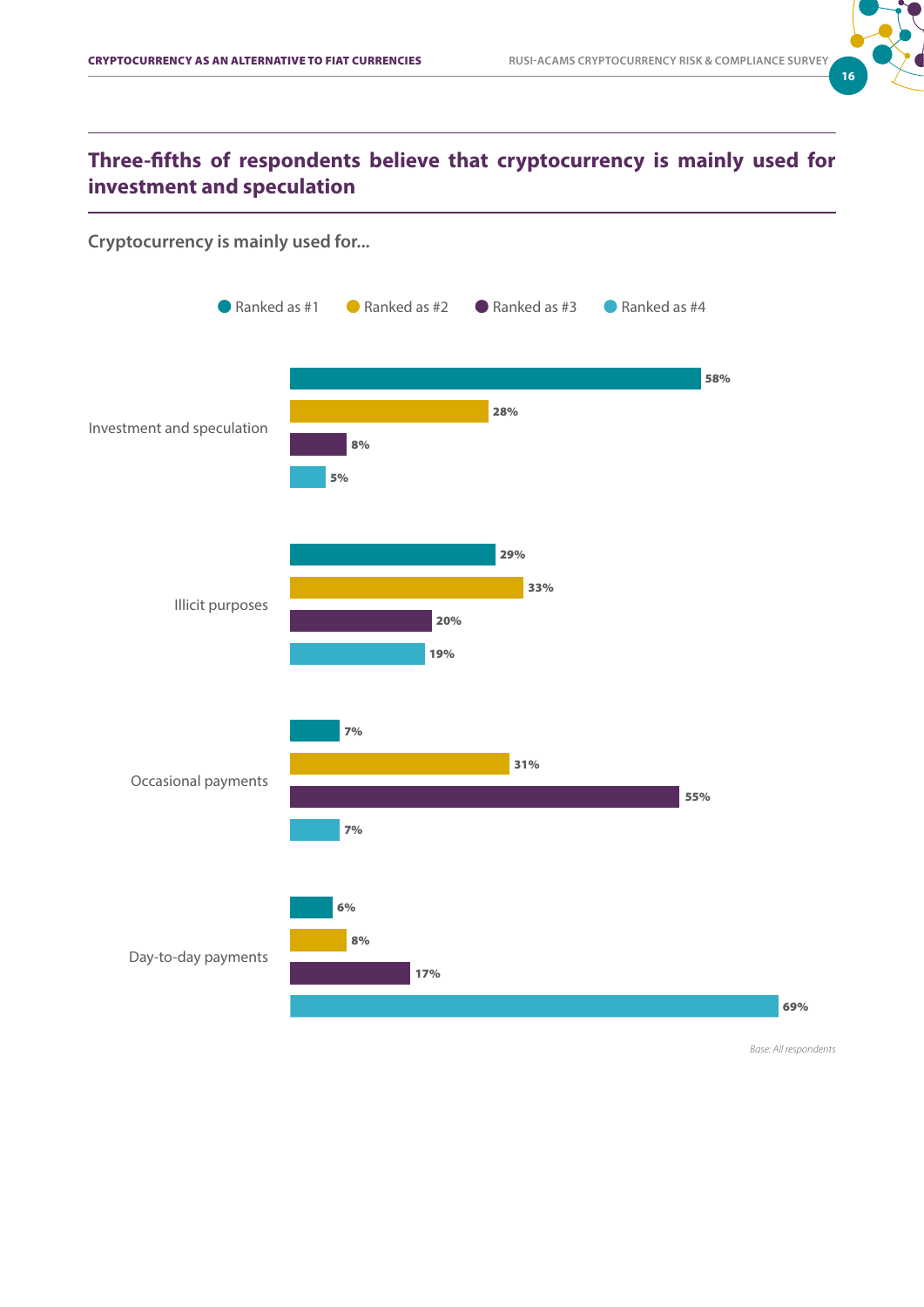

### **All respondents think cryptocurrency is mainly used for investment, but those not in the cryptocurrency industry are more likely to believe cryptocurrency is mainly used for illicit purposes**

**Cryptocurrency is mainly used for...**

**Financial institutions** 



#### **Cryptocurrency industry**



#### **Government**



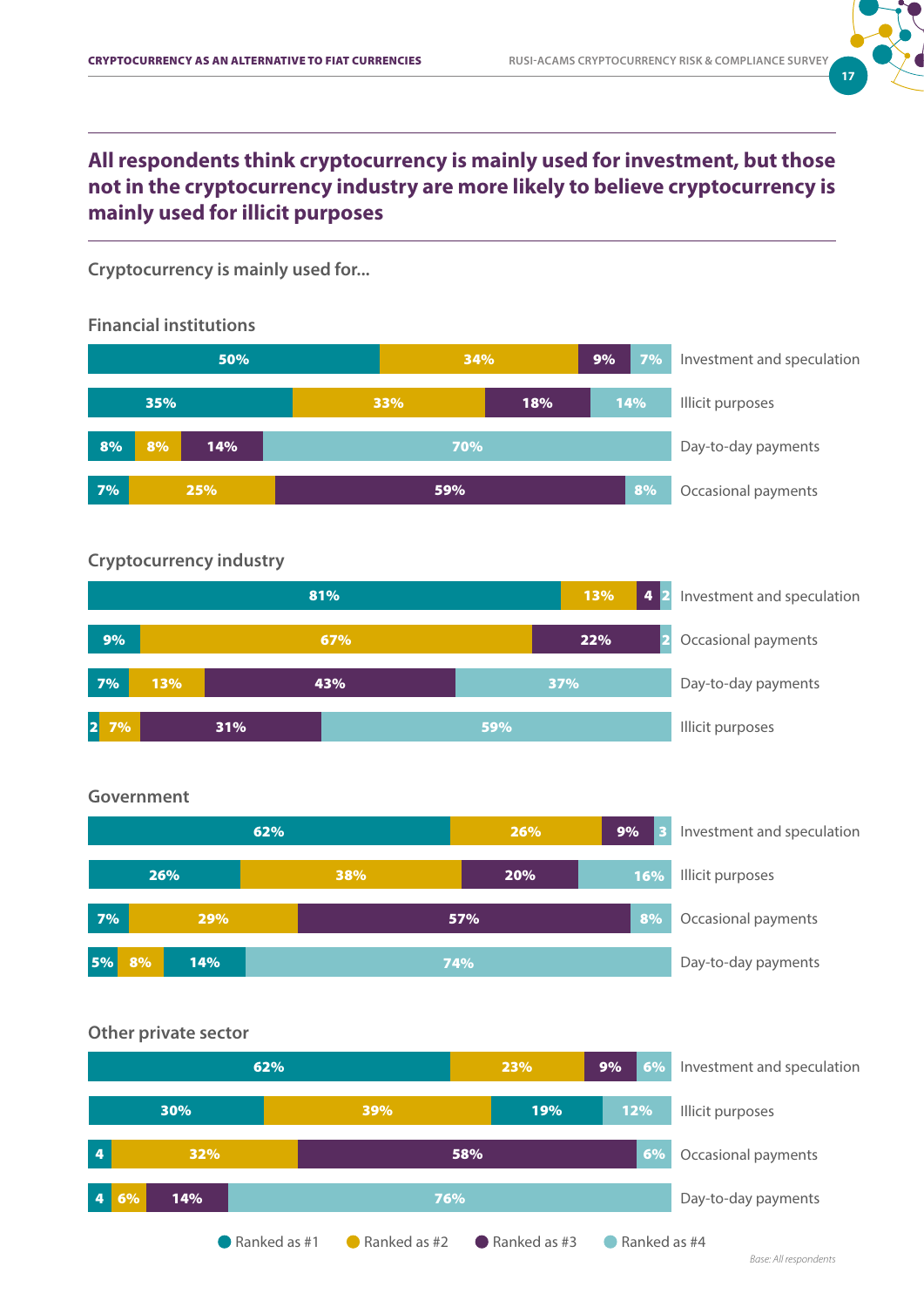

# **RISK OR OPPORTUNITY**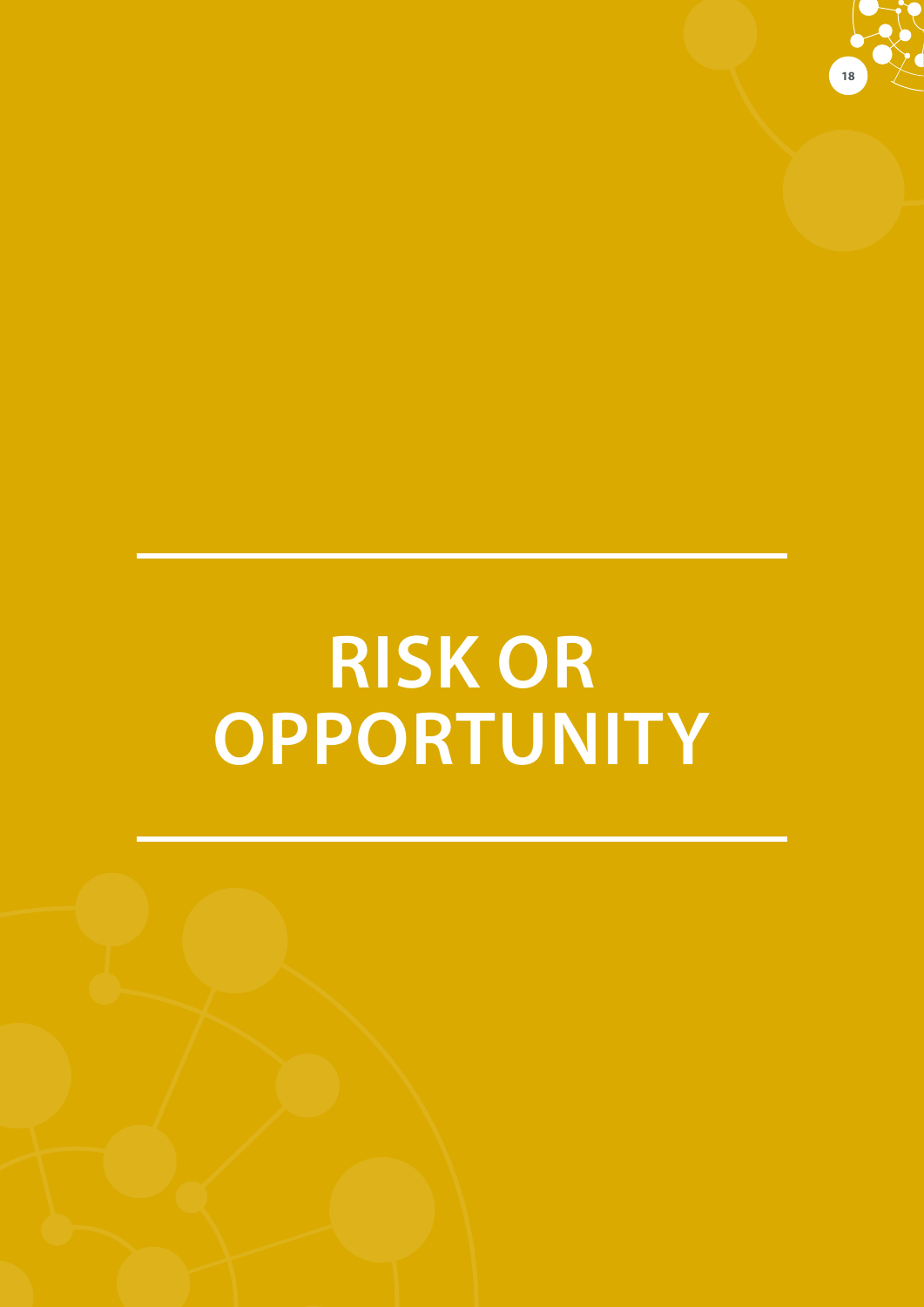

# **Risk or Opportunity**

When asked if they consider the use of cryptocurrency as a risk or opportunity, the cryptocurrency industry continues to view cryptocurrency more favourably compared to other sectors.

While over three quarters (80%) of cryptocurrency industry respondents say cryptocurrency is an opportunity, only a fifth of respondents from other sectors (19% of FIs, 23% of governments, and 20% of private sector) view cryptocurrency use as an opportunity. More significantly, these sectors overwhelmingly view cryptocurrency as a risk (63% of FIs, 56% of governments, and 59% of other private sector).

Respondents are generally more concerned with criminal activity than consumer protection when thinking about cryptocurrency risk, with only the cryptocurrency industry indicating a significant amount of concern for consumer protection (46%).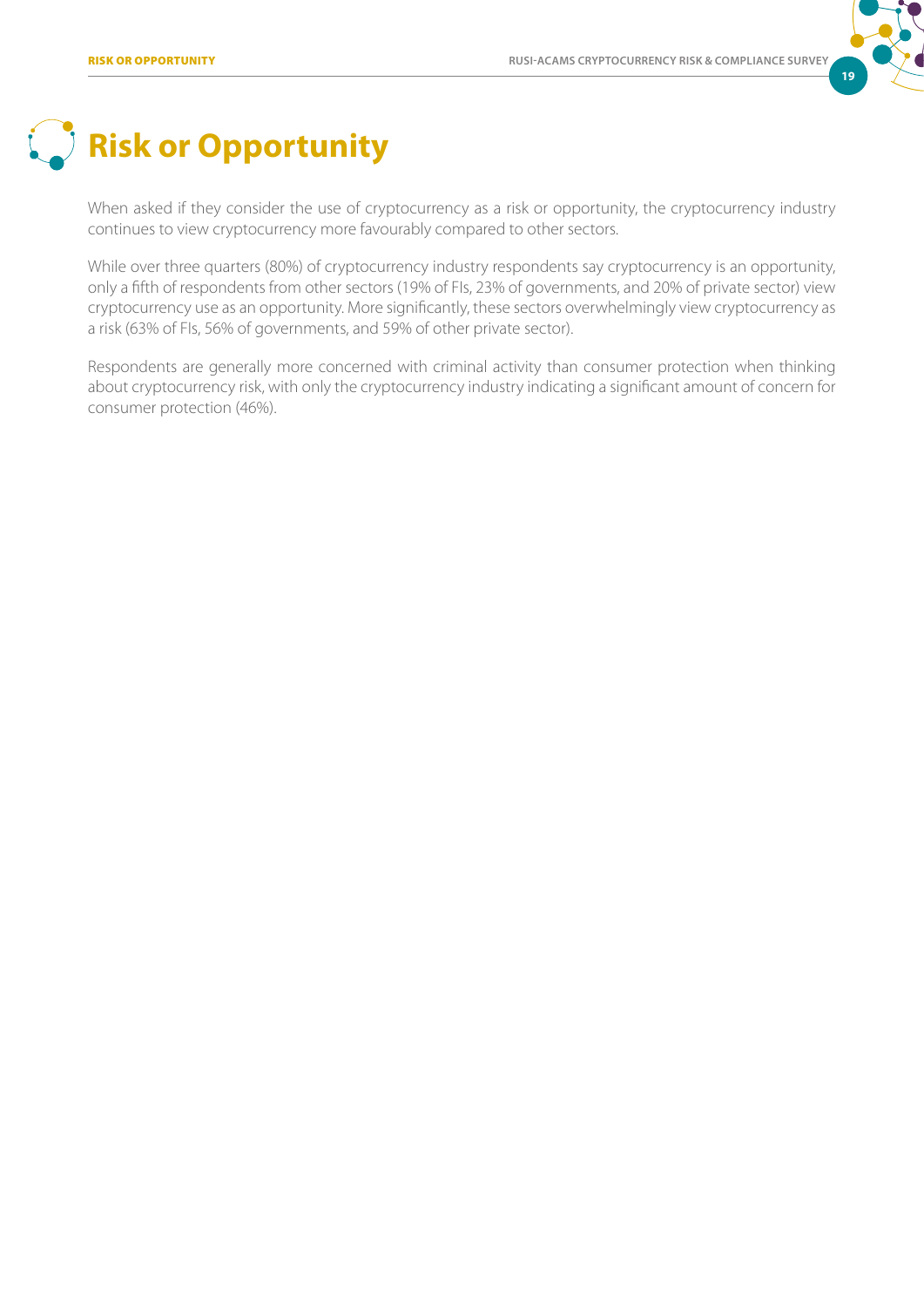

### **Respondents working in the cryptocurrency industry are the only audience to see cryptocurrency as more of an opportunity than a risk**

**When thinking about the global use of cryptocurrency, do you think of it mainly as a RISK or as an OPPORTUNITY?\***

| <b>Total</b> |     |     |     |
|--------------|-----|-----|-----|
|              |     |     |     |
|              | 55% | 14% | 26% |
|              |     |     |     |
|              |     |     |     |

#### Financial institutions

| 63%<br>$-14\%$<br>19% |
|-----------------------|
|-----------------------|

#### Cryptocurrency industry



#### Government

|--|

#### Other private sector



*Base: All respondents Chart excludes 'Don't Know' responses \*Respondents selected where they fell on a scale of 0-100, RISK being at 0 and OPPORTUNITY being at 100*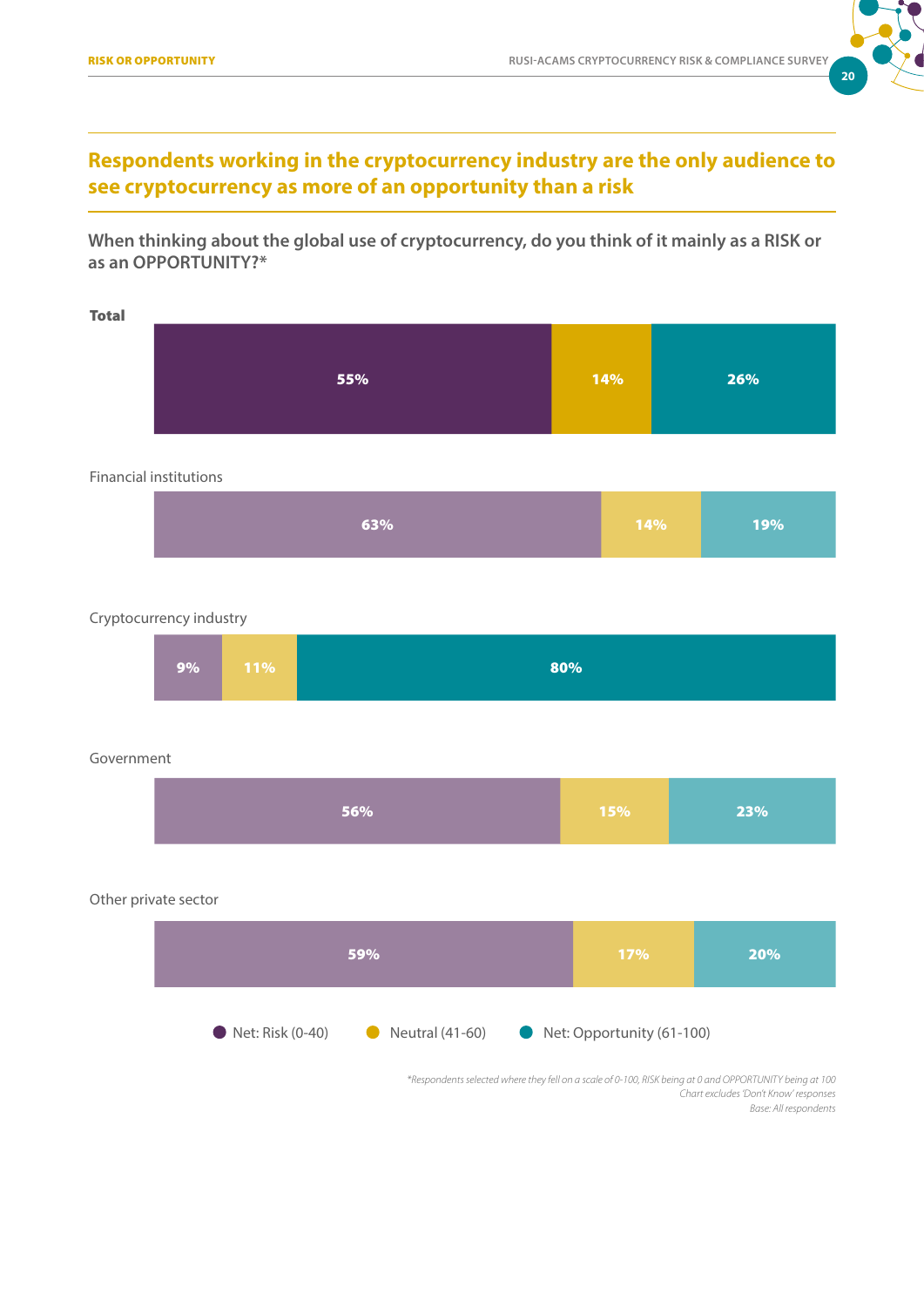

## **Respondents are generally more concerned with criminal activity than consumer protection when thinking about cryptocurrency risk, although cryptocurrency industry disagrees.**

**When thinking about cryptocurrency risk, are you mainly worried about CRIMINAL ACTIVITY or CONSUMER PROTECTION?\***

| <b>Total</b> | 61% | 20% | 17% |
|--------------|-----|-----|-----|
|              |     |     |     |

| 70% | 15% | 14% |
|-----|-----|-----|
|-----|-----|-----|

#### Cryptocurrency industry

Financial institutions

| 19%<br>33% | 46% |
|------------|-----|
|------------|-----|

#### Government

| 59% | 25% | 14% |
|-----|-----|-----|
|     |     |     |

#### Other private sector



*Base: All respondents Chart excludes 'Don't Know' responses \*Respondents selected where they fell on a scale of 0-100, CRIMINAL ACTIVITY being at 0 and CONSUMER PROTECTION being at 100*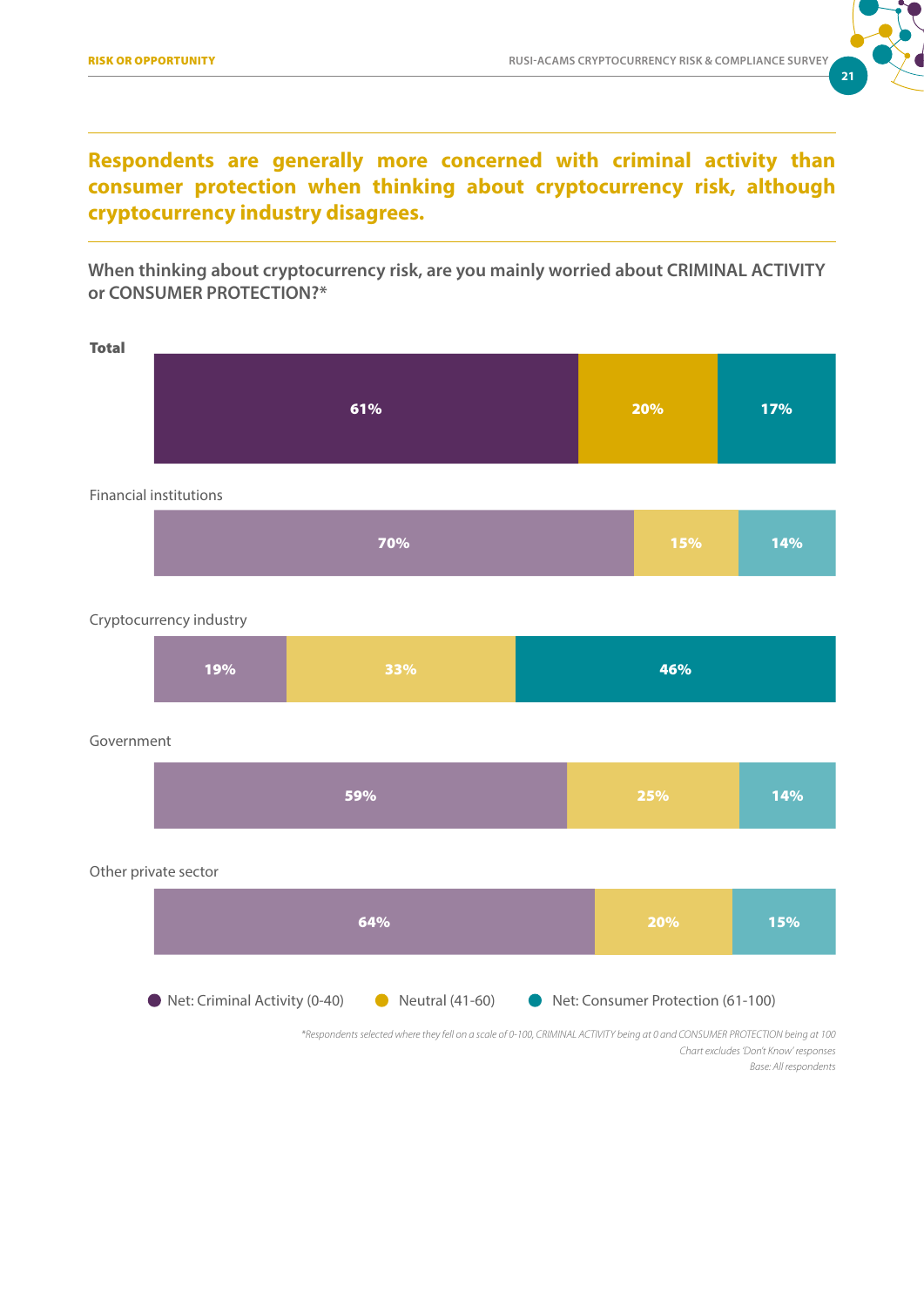

# **TYPES OF CRIMINAL RISKS**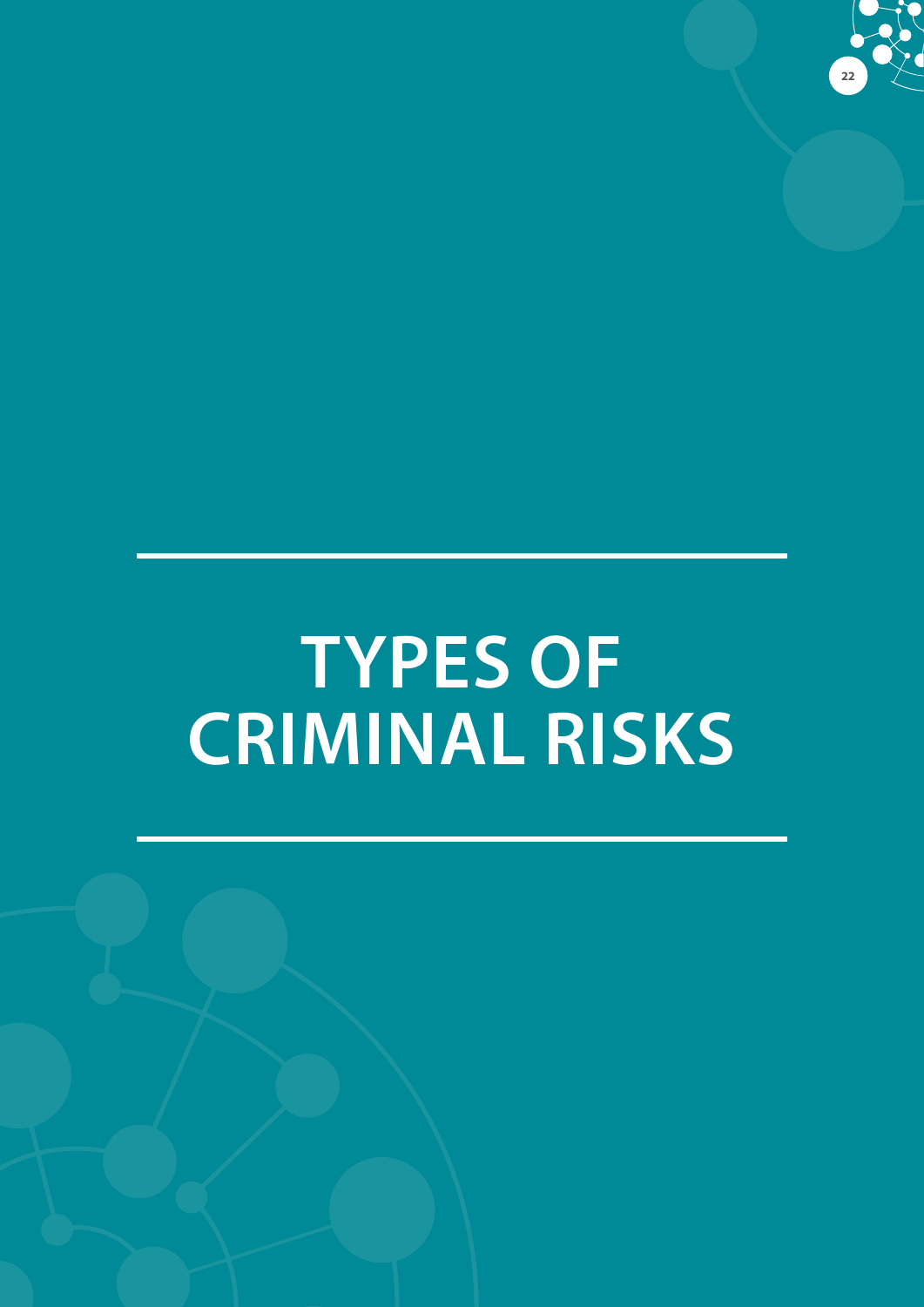

# **Types of Criminal Risks**

There is fundamentally more alignment in responses from different sectors when asked how concerned they are about the risk of cryptocurrency being used for specific criminal activities.

When asked if they are worried about specific criminal activities that cryptocurrency can be used for, most respondents indicate they are concerned about cryptocurrency and money-laundering (84%) and use of cryptocurrency on the dark web (84%), followed by the procurement of illicit goods (83%), use of cryptocurrency by sanctioned actors (82%), use of cryptocurrency by terrorist organisations (79%), use of cryptocurrency to fund human trafficking (76%), and cryptocurrency use in fraudulent initial coin offering scams (75%). Across all of these different criminal activities, the cryptocurrency industry is, however, still less worried about each of these risks compared to respondents from other sectors, appearing most concerned about sanctions evasion (59%).

Respondents do not feel strongly that they would be more or less concerned about the previous risks if asked about stablecoins instead of payment tokens.

Respondents also indicated particular concern with online fraud (74%) and ransomware (73%) when asked about types of cybercrime involving cryptocurrency.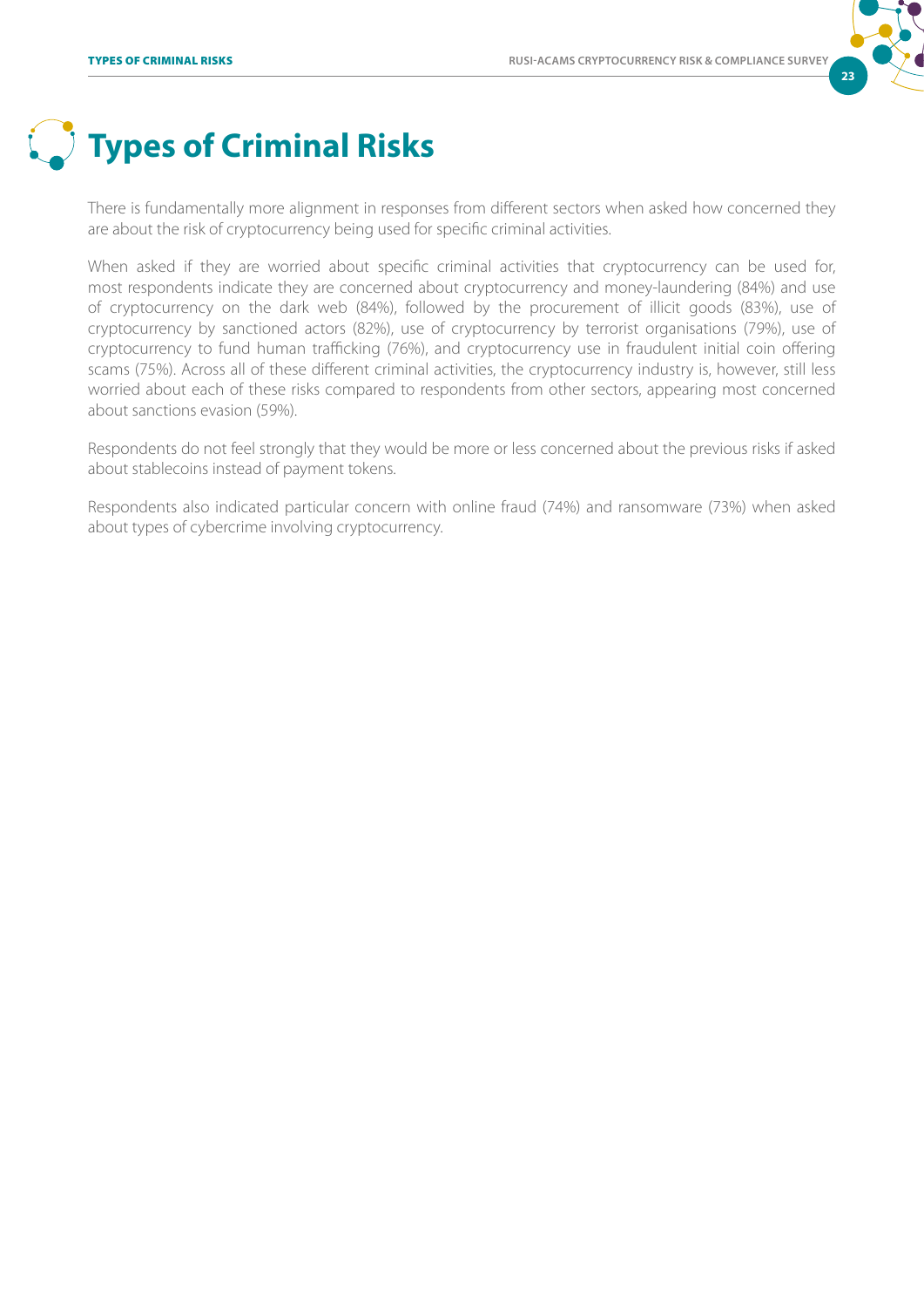

## **Respondents are mainly concerned with the use of cryptocurrency for money laundering, although this varies by audience**

**When thinking about criminal activity and cryptocurrency risk, how concerned, if at all, are you about each of the following?**

|                                                                                                                                 |     | <b>Financial</b><br>institutions | Cryptocurrency<br>industry | Government | Other private<br>sector |
|---------------------------------------------------------------------------------------------------------------------------------|-----|----------------------------------|----------------------------|------------|-------------------------|
| Use of cryptocurrency for<br>money laundering purposes                                                                          | 84% | 88%                              | 57%                        | 83%        | 89%                     |
| Use of cryptocurrency on<br>the dark web                                                                                        | 84% | 87%                              | 50%                        | 89%        | 87%                     |
| Use of cryptocurrency for<br>procurement of illicit goods<br>and services outside the formal<br>financial system                | 83% | 87%                              | 48%                        | 84%        | 90%                     |
| Use of cryptocurrency by<br>sanctioned actors to circumvent the<br>formal financial system and evade<br>international sanctions | 82% | 86%                              | 59%                        | 80%        | 82%                     |
| Use of cryptocurrency by<br>terrorist organisations to<br>solicit donations                                                     | 79% | 82%                              | 48%                        | 83%        | 79%                     |
| Use of cryptocurrency to<br>fund human trafficking and<br>modern slavery                                                        | 76% | 80%                              | 44%                        | 74%        | 82%                     |
| Use of cryptocurrency in<br>fraudulent initial coin offering scams                                                              | 75% | 78%                              | 57%                        | 77%        | 73%                     |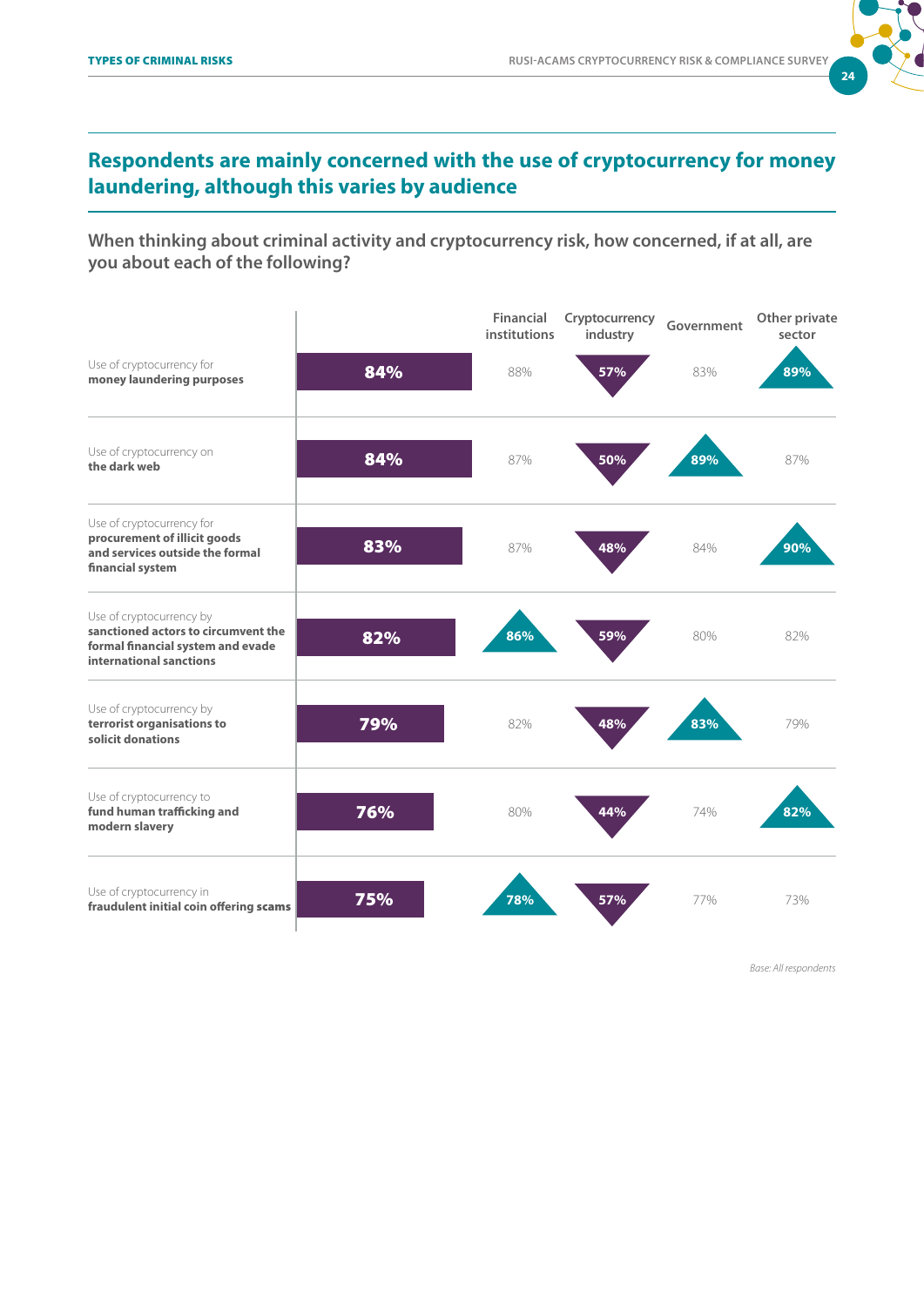

## **Only one-third of respondents believe that if the aforementioned risks were addressing stablecoins rather than payment tokens, they would be less risky**

**If the previous table on cryptocurrency financial crime risks was addressing stablecoin rather than cryptocurrency as a payment token, would you view the categories as LESS RISKY or MORE RISKY, generally?\*** 

Total



#### Financial institutions

| 28% | 27% | 28% |
|-----|-----|-----|
|     |     |     |

Cryptocurrency industry

| 35% | 41% | 11% |
|-----|-----|-----|
|     |     |     |

#### Government

| $ 36\% $ | 27% | 20% |
|----------|-----|-----|
|----------|-----|-----|

#### Other private sector



*Chart excludes 'Don't Know' responses \*Respondents selected where they fell on a scale of 0-100, LESS RISKY being at 0 and MORE RISKY being at 100*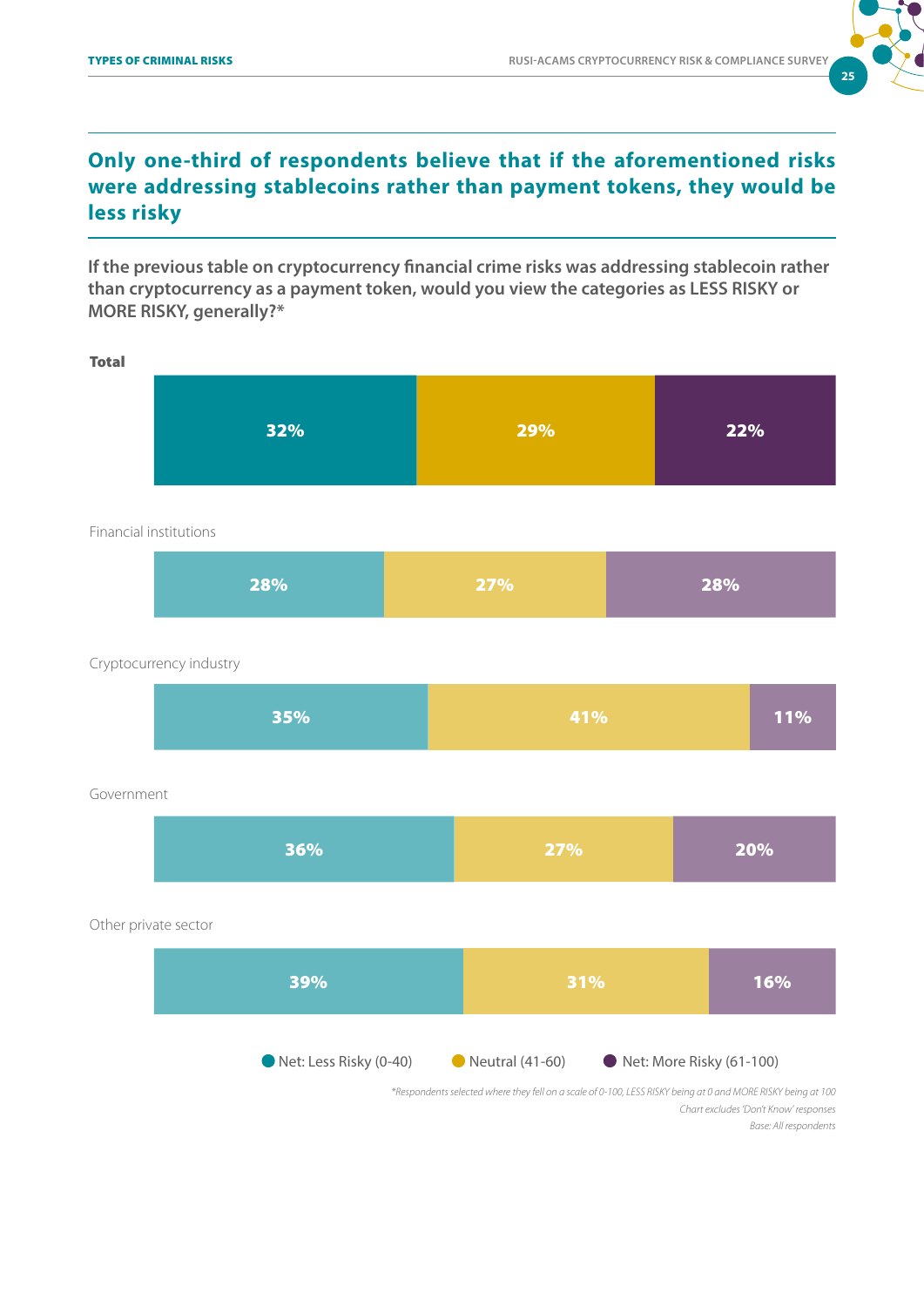

# **CRYPTOCURRENCY COMPLIANCE**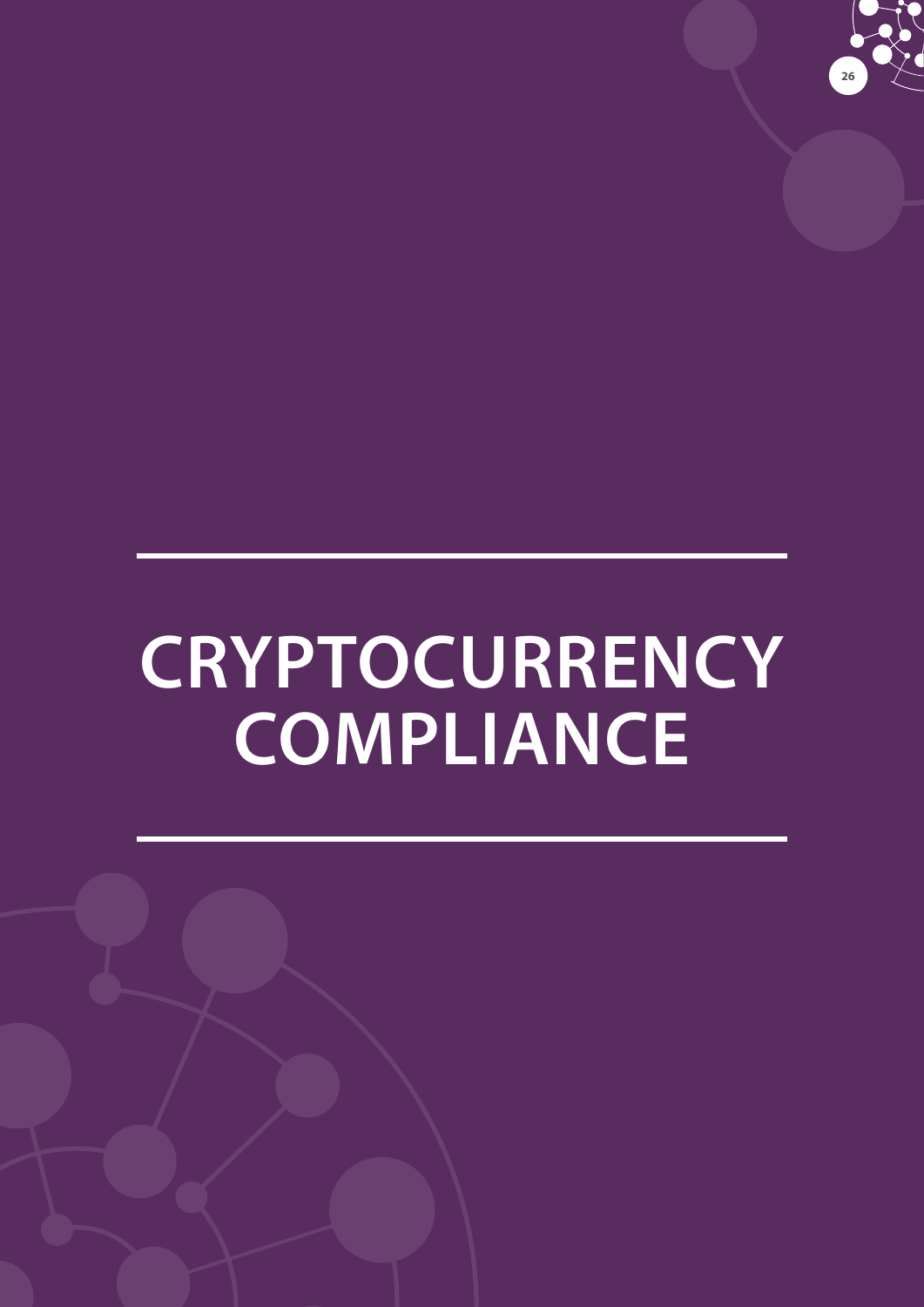

# **Cryptocurrency Compliance**

Overall, the cryptocurrency industry is much more confident in cryptocurrency service providers' tools and preparedness than other sectors are.

Half of respondents (51%) believe cryptocurrency exchanges are unprepared to deal with the aforementioned cybercrime activities, although respondents from the cryptocurrency industry are significantly more confident in their own preparedness.

The majority of cryptocurrency industry respondents (83%) agree that cryptocurrency transactions offer more transparency than traditional financial transactions, while FIs and governments are much more skeptical, with only one-fifth of each sector (20%) agreeing. The cryptocurrency industry also agrees (85%) that cryptocurrency is compatible with sanctions screening and transaction monitoring, while all other industries were more likely to disagree with that statement.

Almost three-quarters (72%) of cryptocurrency industry respondents believe that cryptocurrency service providers have a firm grasp on AML/CTF compliance. This is compared to FIs and governments, where under one-fifth of respondents in each sector agree to the same.

However, other actors are found to be lacking by all respondents. Less than one fifth of respondents think the media (16%), politicians (11%), or the public who do not own cryptocurrency (5%) understand cryptocurrency financial crime risks well.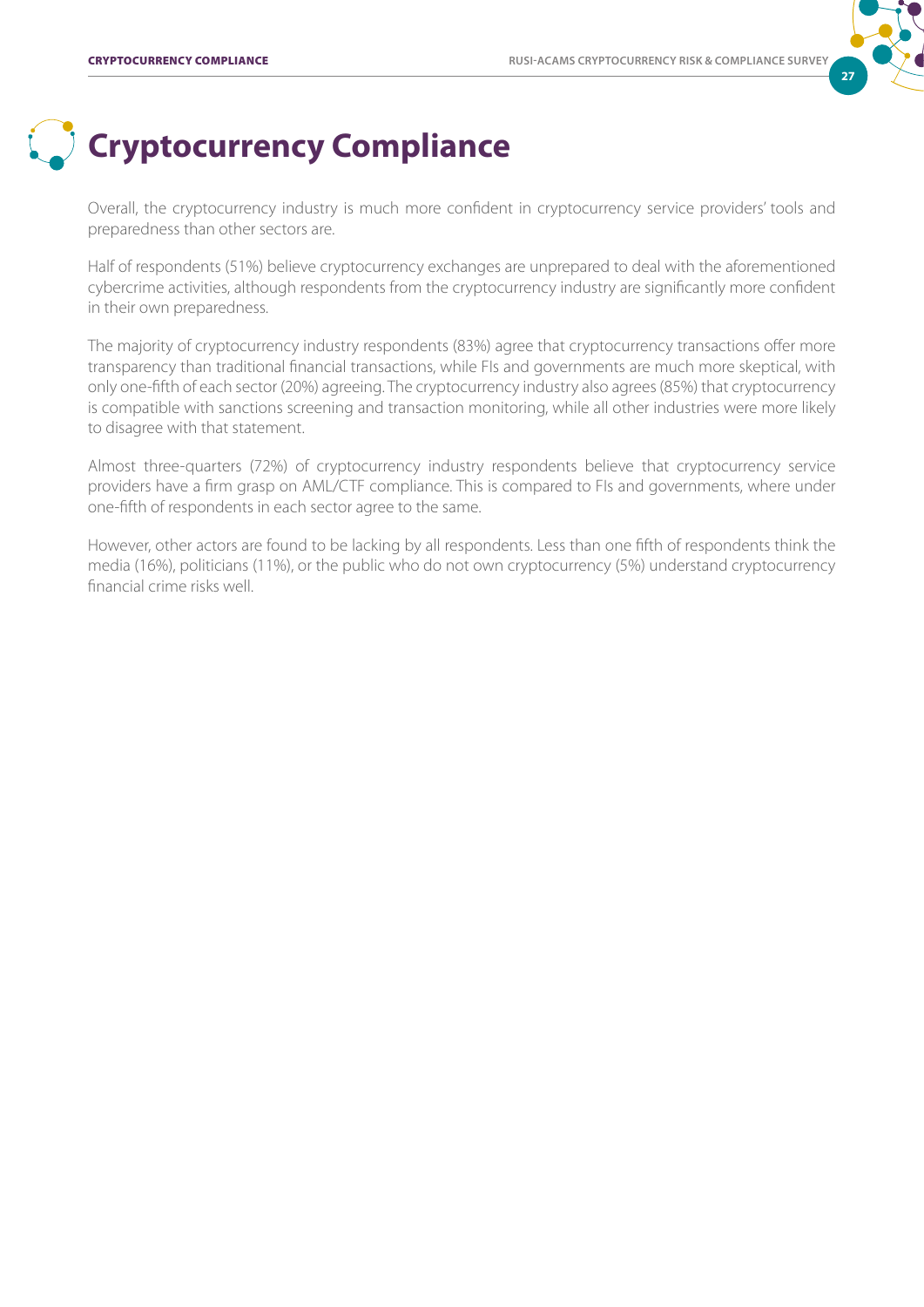

## **Around three-quarters of respondents are concerned with online fraud and ransomware, while the cryptocurrency industry is generally less concerned about all risks**

**When thinking about types of cybercrime involving cryptocurrency, how concerned, if at all, are you about each of the following?**



*Base: All respondents Chart excludes 'Don't Know' responses*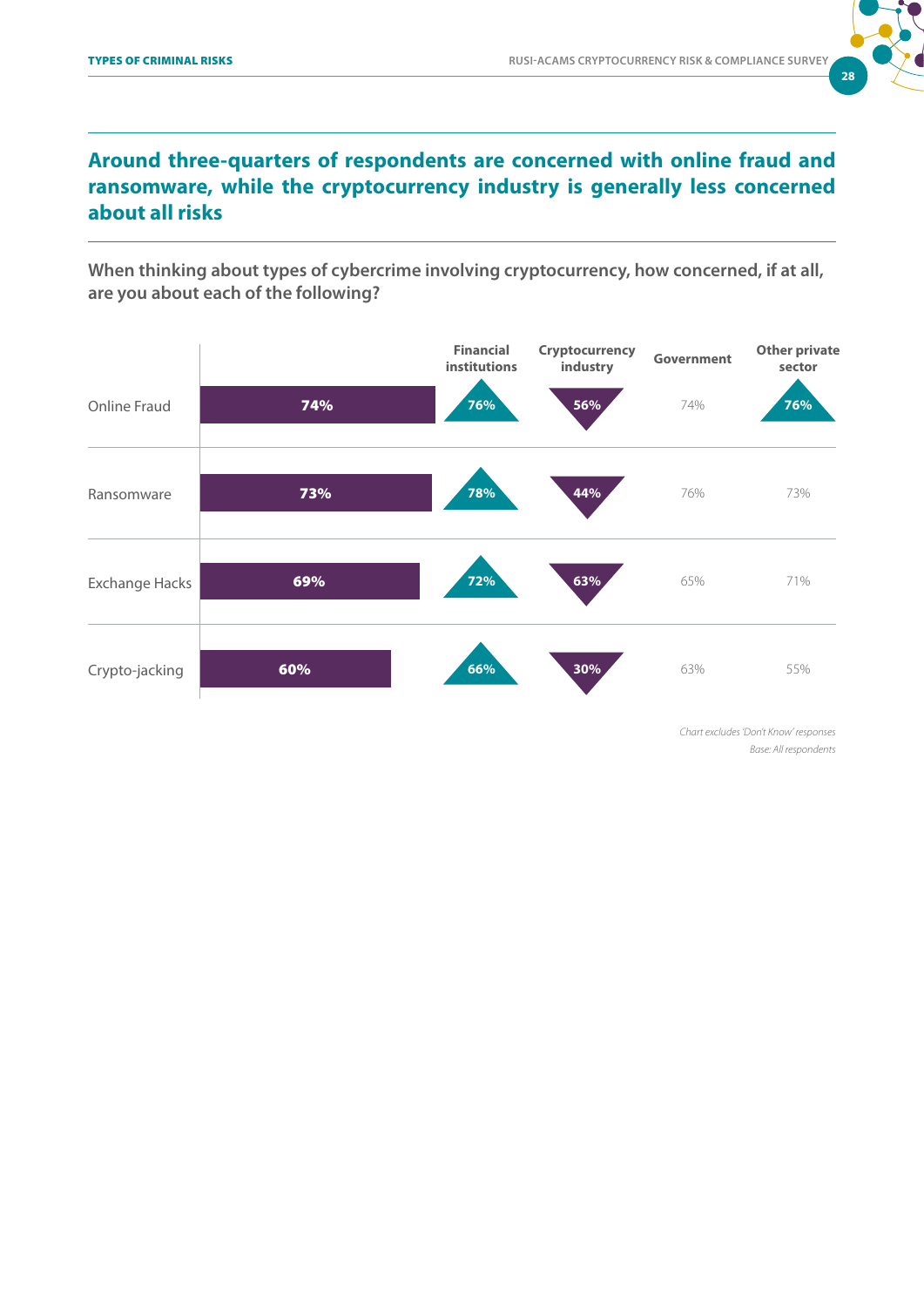

**Half of all respondents believe cryptocurrency exchanges are unprepared to deal with the aforementioned cybercrime activities. Those in the cryptocurrency industry are a lot more confident in their own preparedness**

**How prepared do you feel cryptocurrency exchanges are in dealing with and protecting against the above cybercrime activities?\***



*Base: All respondents Chart excludes 'Don't Know' responses \*Respondents selected where they fell on a scale of 0-100, UNPREPARED being at 0 and PREPARED being at 100*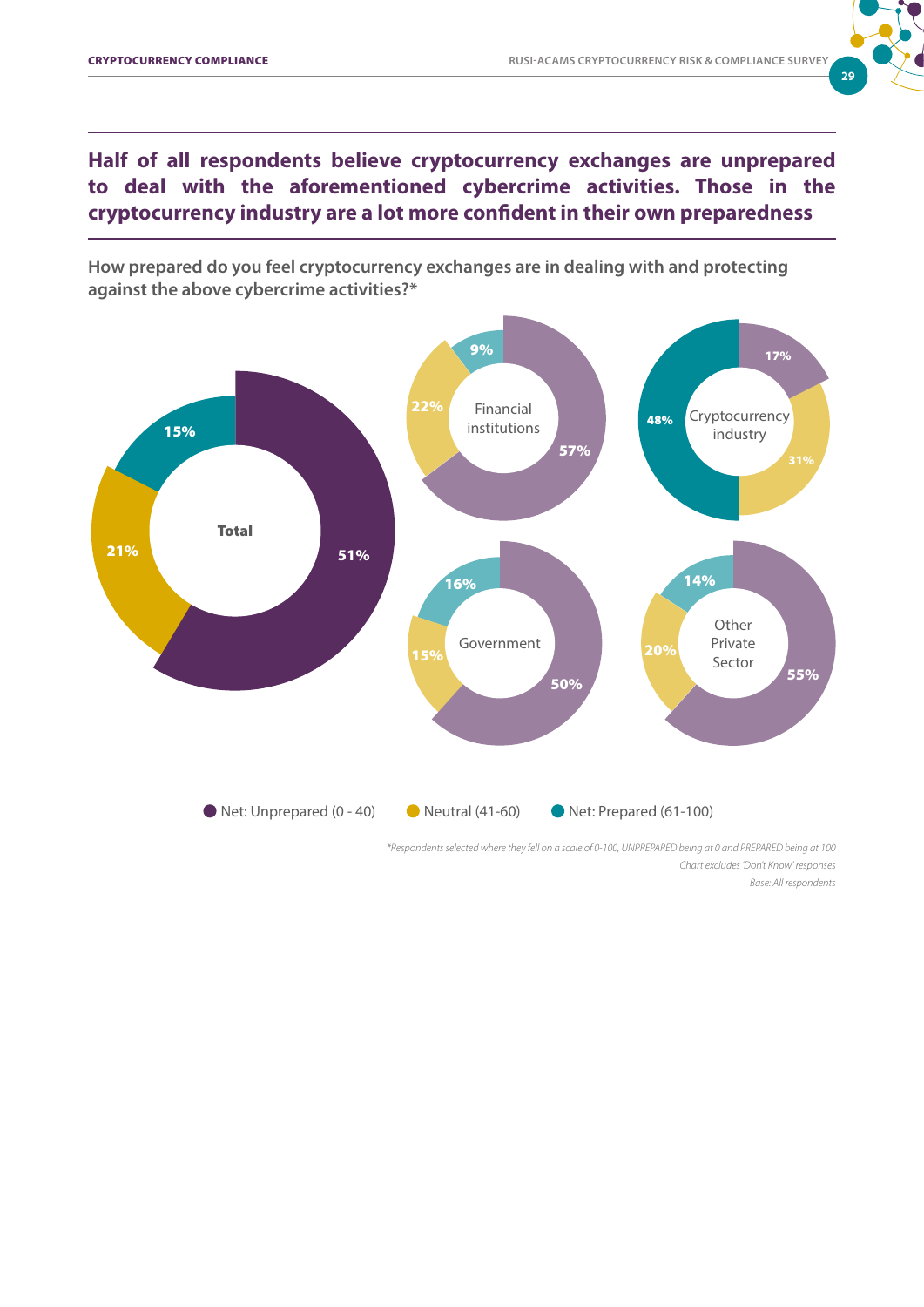

## **Over half of respondents do not believe cryptocurrency transactions offer more transparency than traditional transactions, although four-fifths of those in the cryptocurrency industry think they do**

**Cryptocurrency transactions offer more transparency than traditional financial transactions**

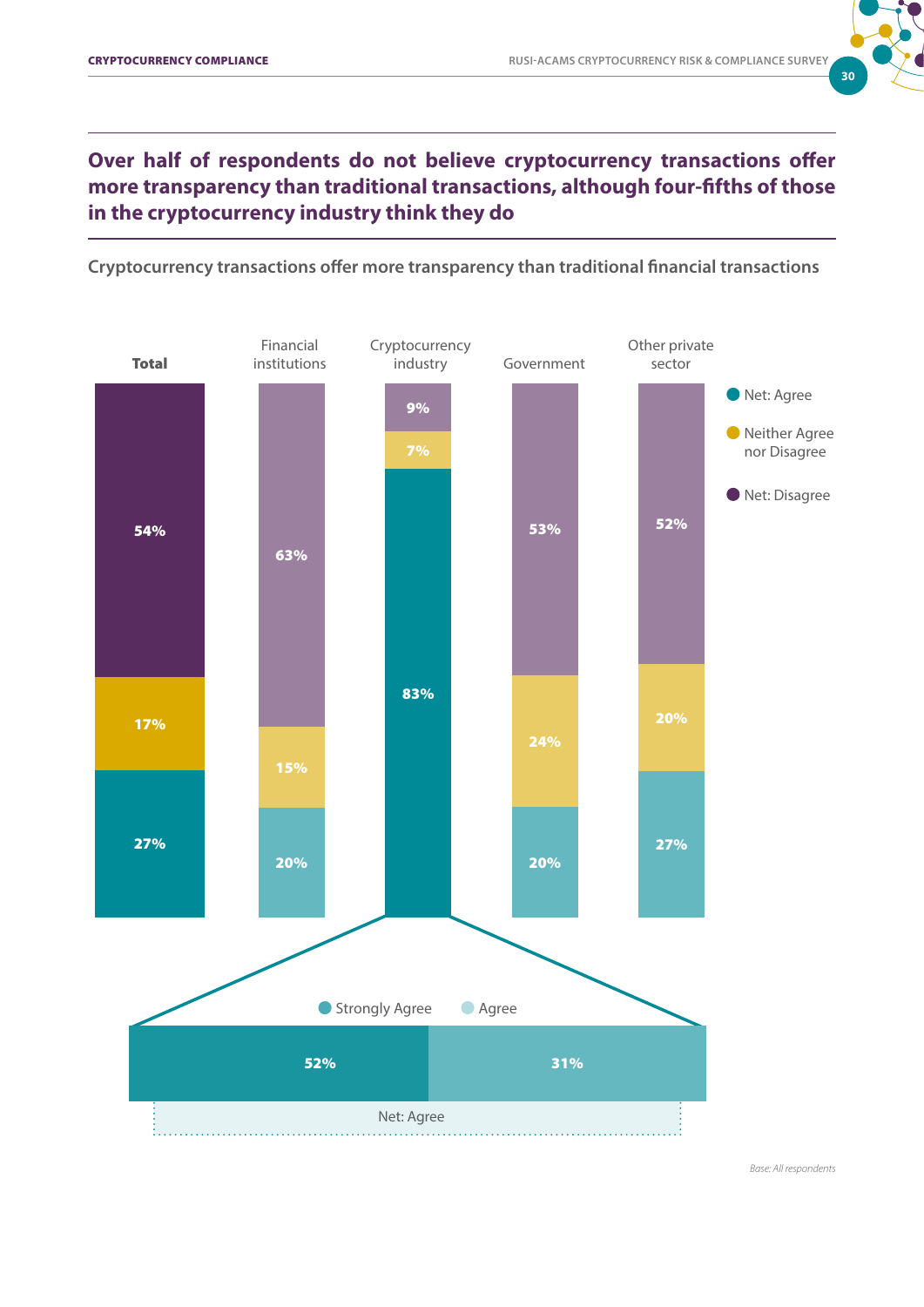

## **All audiences except those in the cryptocurrency industry largely disagree that cryptocurrency transactions are compatible with sanctions screening and transaction monitoring**

**Cryptocurrency transactions are compatible with sanctions screening and transaction monitoring**

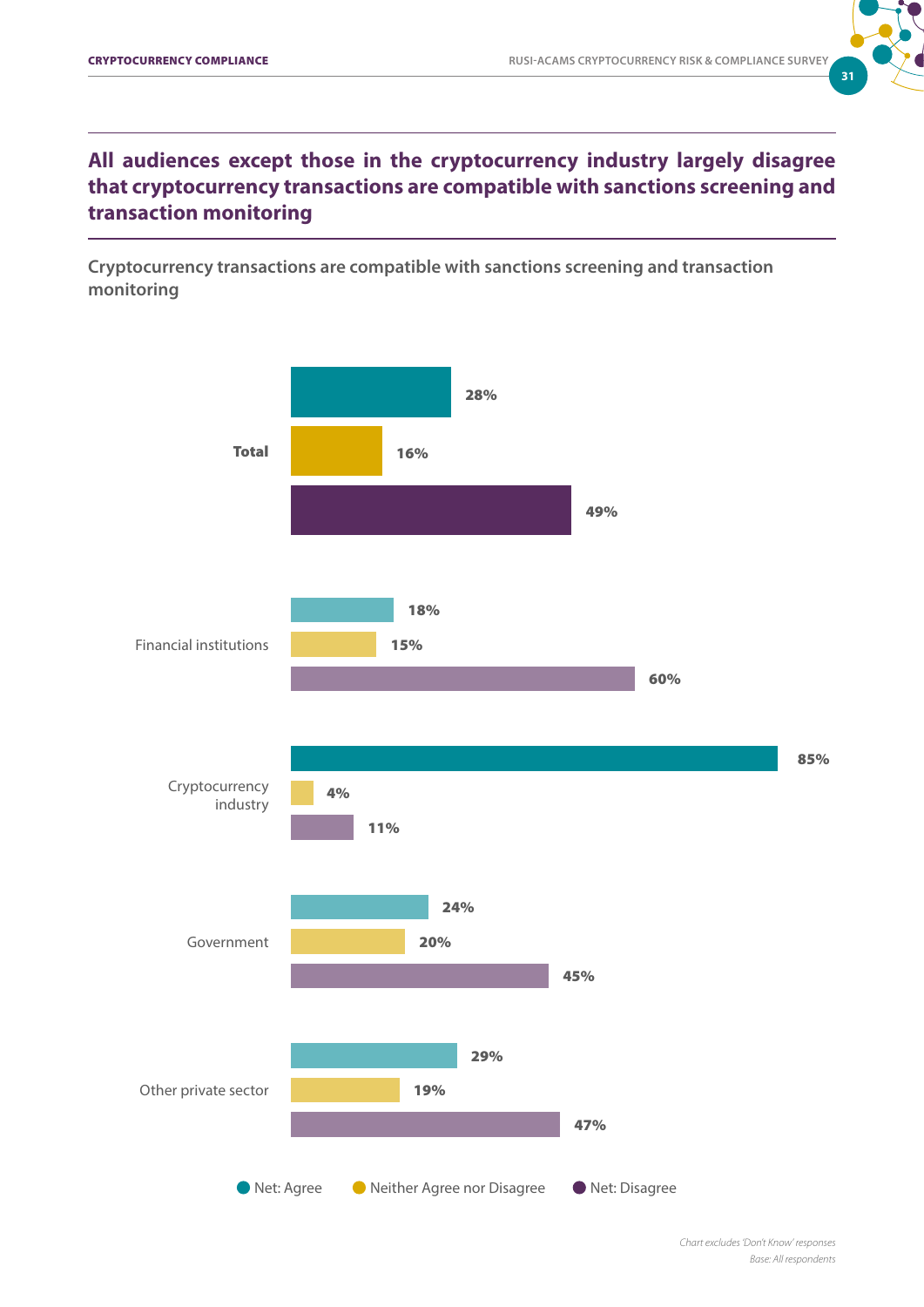

### **Around half of respondents from financial institutions, government, and other private sector disagree that cryptocurrency providers have a firm grasp on AML/CTF compliance**





*Base: All respondents Chart excludes 'Don't Know' responses*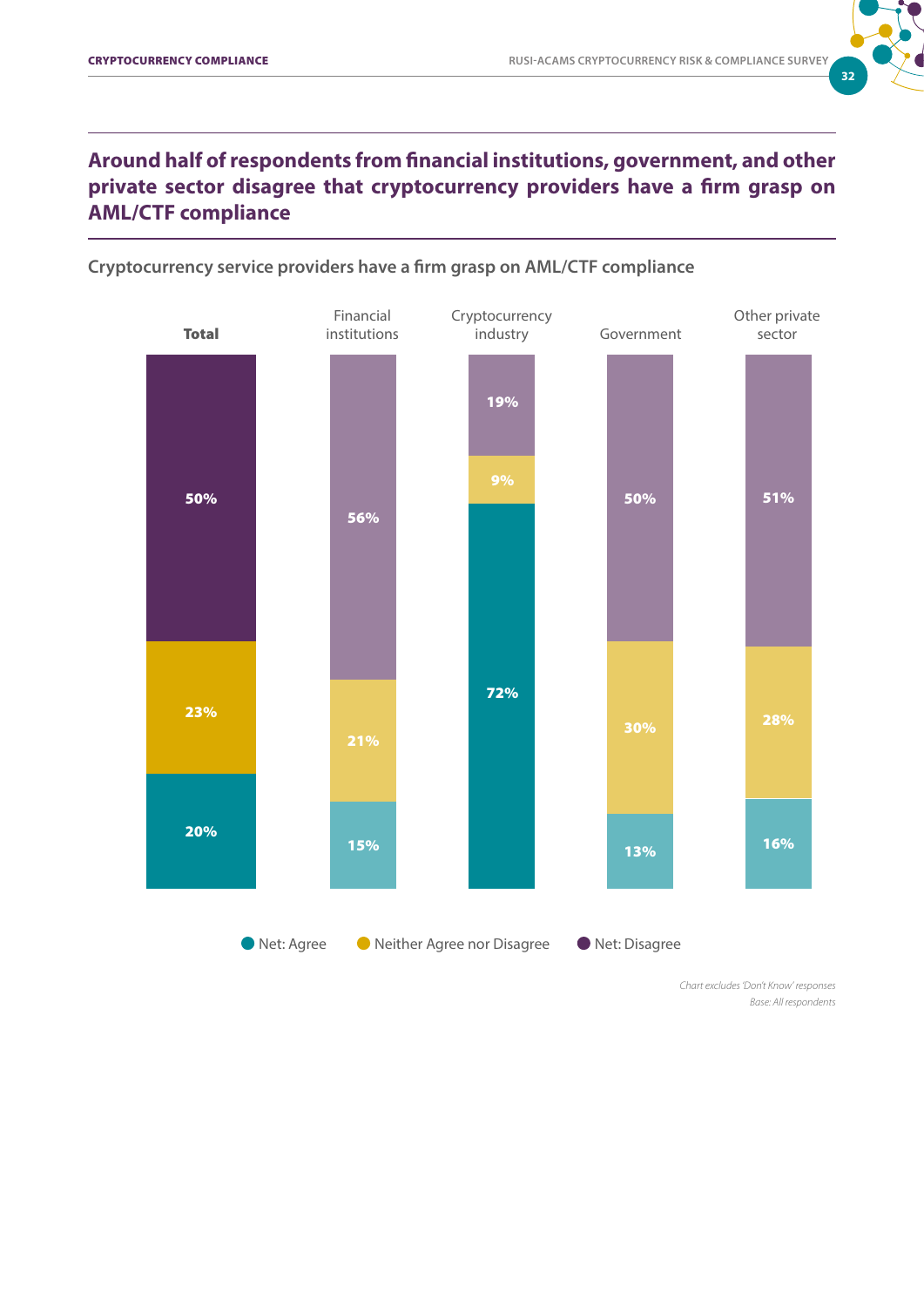

## **Respondents generally believe that the cryptocurrency industry best understands cryptocurrency financial crime risk, and politicians and the non-cryptocurrency-owning public understand the risks the least**

**How well do you feel cryptocurrency financial crime risks are understood by each of the following actors in your jurisdiction?**



#### % of respondents who think each option is doing net well

*Chart excludes 'Don't Know' responses Base: All respondents*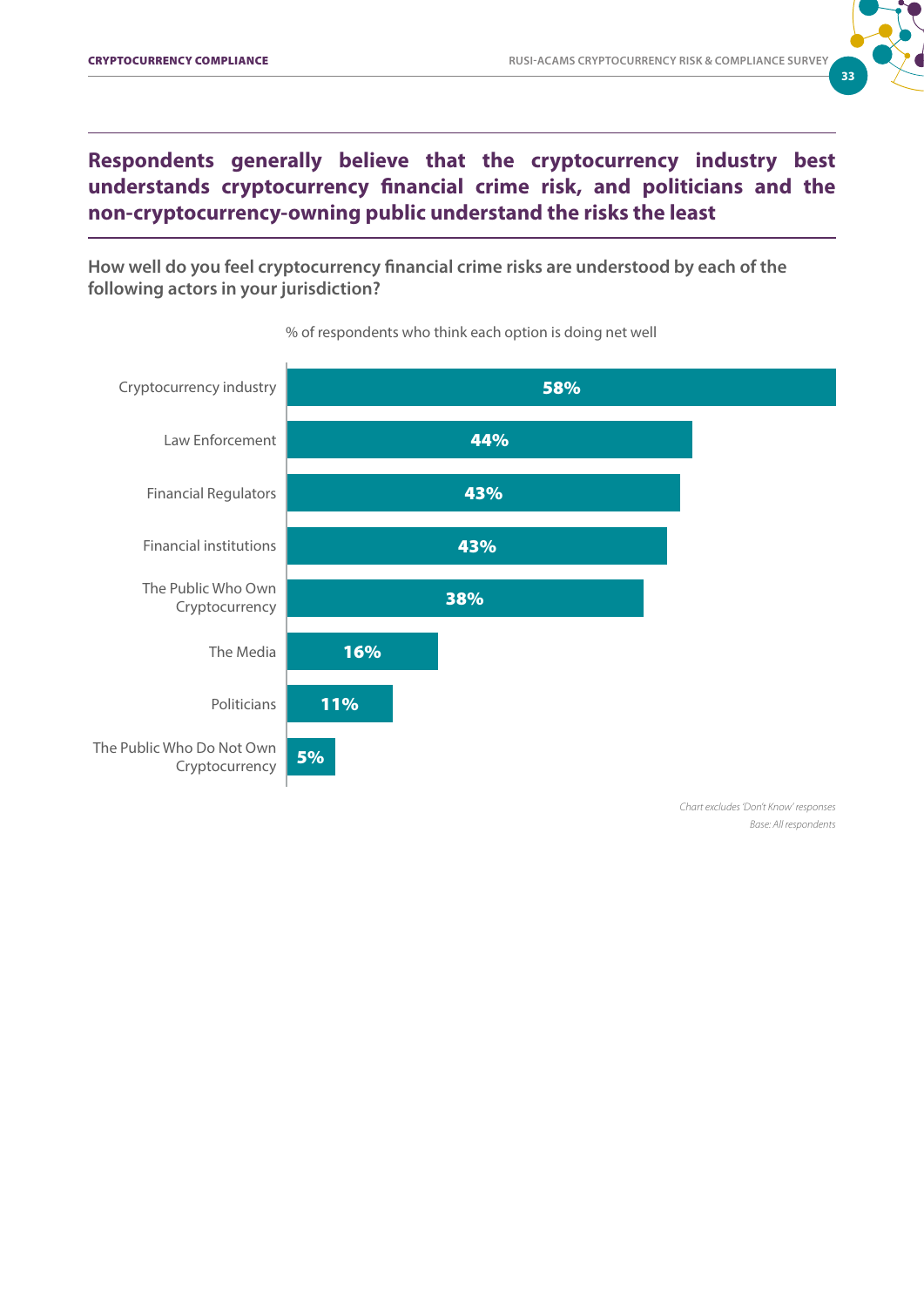

# **GUIDANCE & BEST PRACTICE**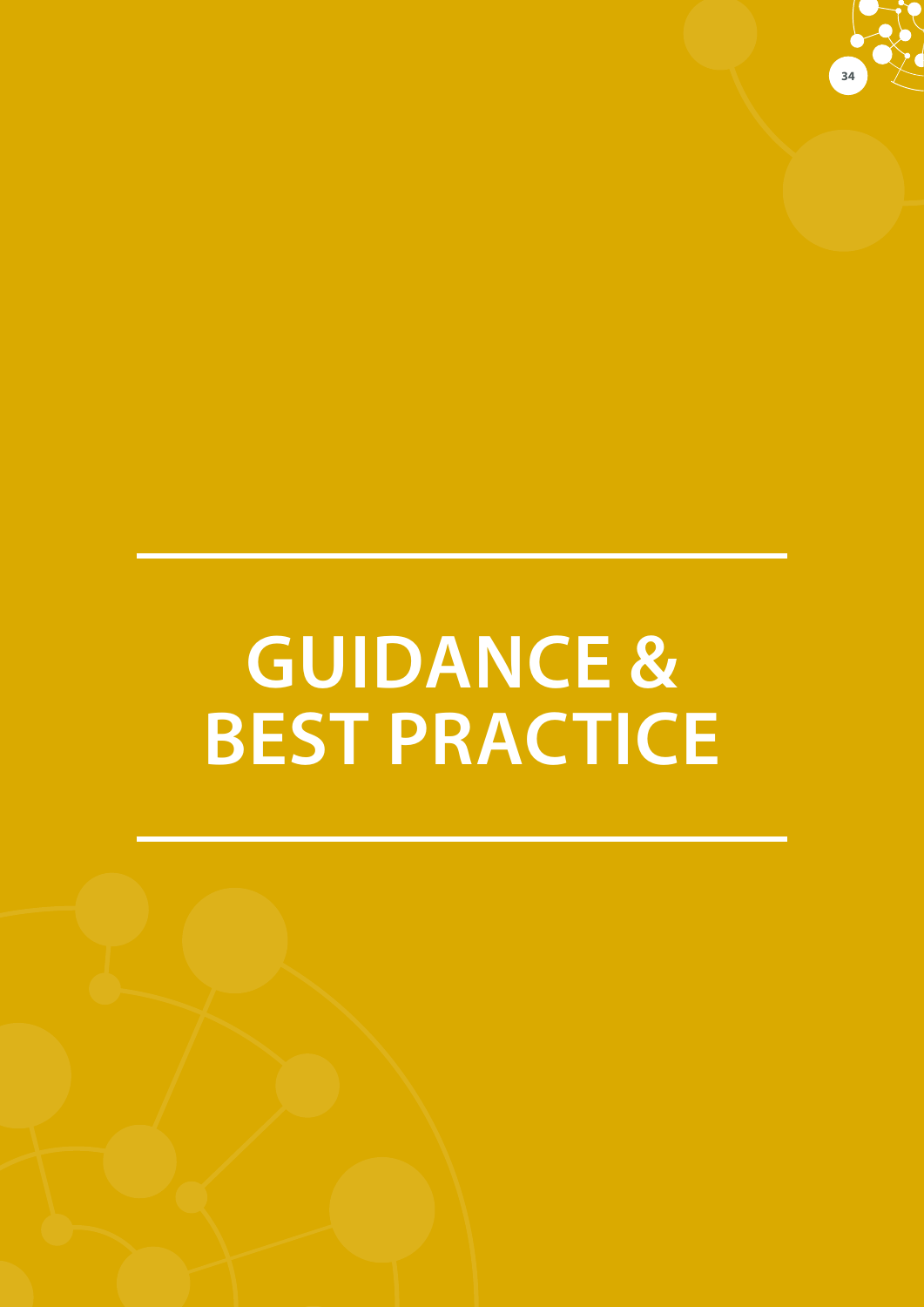

# **Guidance & Best Practice**

A significant number of all respondents, look for guidance from other governments to guide best practice. More than half (56%) of all respondents, across all groups, look to other governments or individual jurisdictions, to provide guidance.

Even more of all respondents (78%) indicate that they seek guidance from non-governmental organisations (and FATF, trade bodies, or blockchain associations) to guide best practice.

Half (52%) of all respondents believe risks related to cryptocurrency are best countered at an international level by organisations such as FATF. While FI and government respondents believe the responsibility lies primarily with international organisations, followed by national governments and then individual exchanges, respondents from the cryptocurrency industry are split on where the responsibility lies, indicating that international organisations (41%) and individual exchanges (41%) both hold responsibility.

When looking at specific regulation, over half of all respondents (59%) agreed that FATF's Recommendation 16 ("The Travel Rule") will be an effective way to mitigate AML/CTF cryptocurrency risk. Over half of those in the cryptocurrency industry, however, disagreed (54%) with this statement.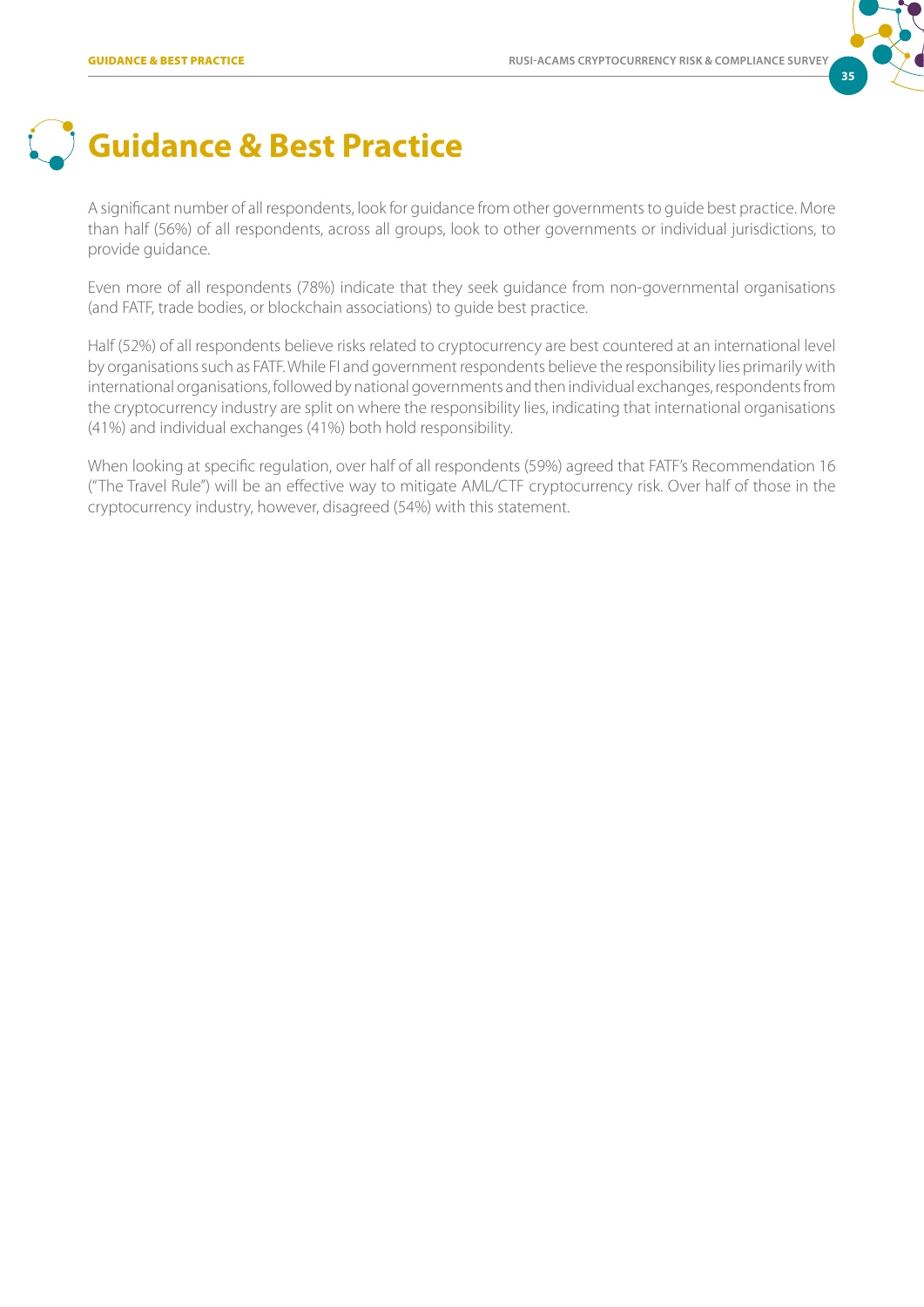

### **Over half of respondents look for guidance from other government to guide best practice. Three-fifths of government respondents look for best practice guidance from other government**

**I look for guidance from other Government to guide best practice**

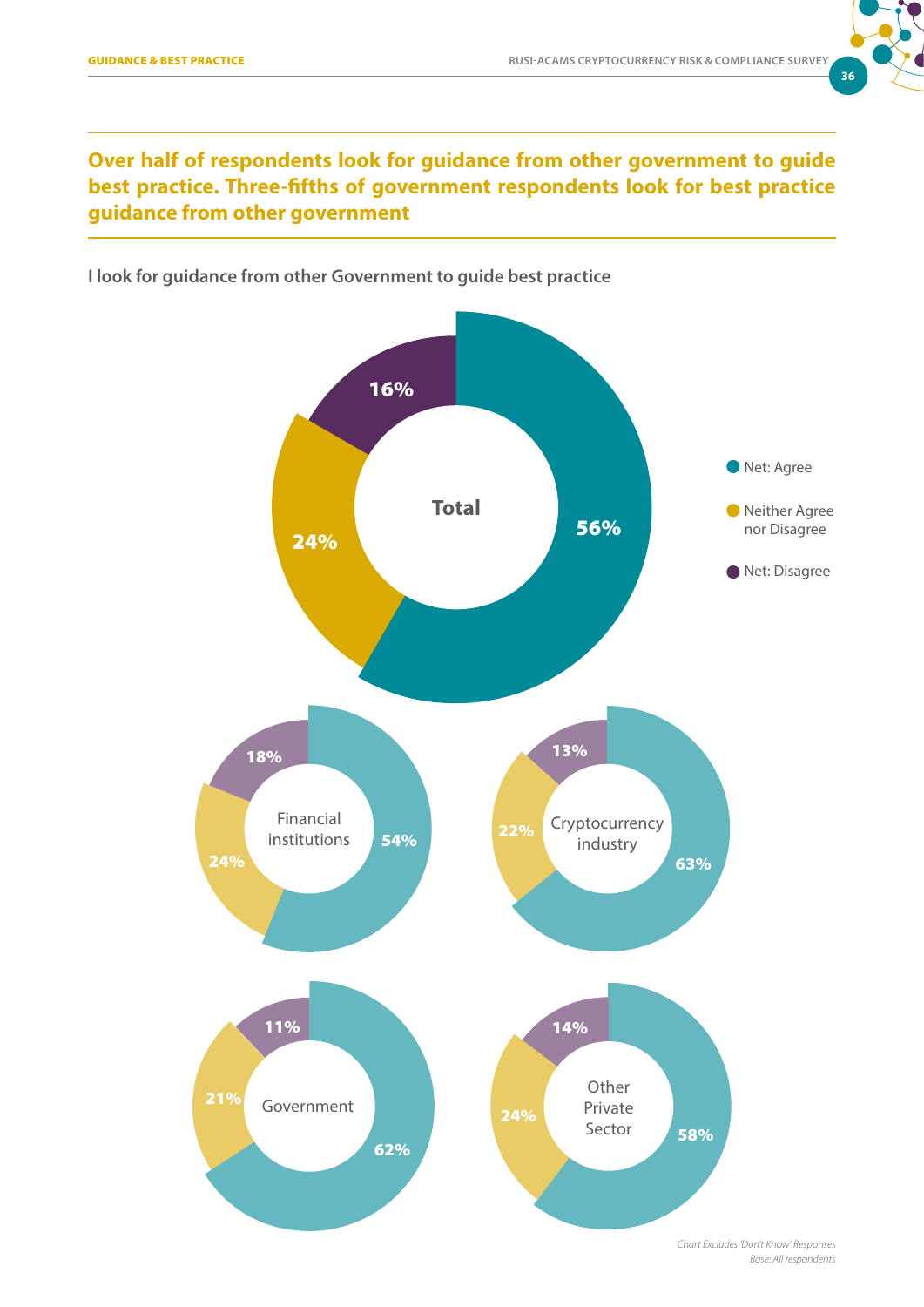

### **Over three-quarters of all respondents seek best practice guidance from non-governmental organisations.**

**I look for guidance from non-Governmental organisations (e.g. FATF, trade bodies, blockchain associations) to guide best practice**

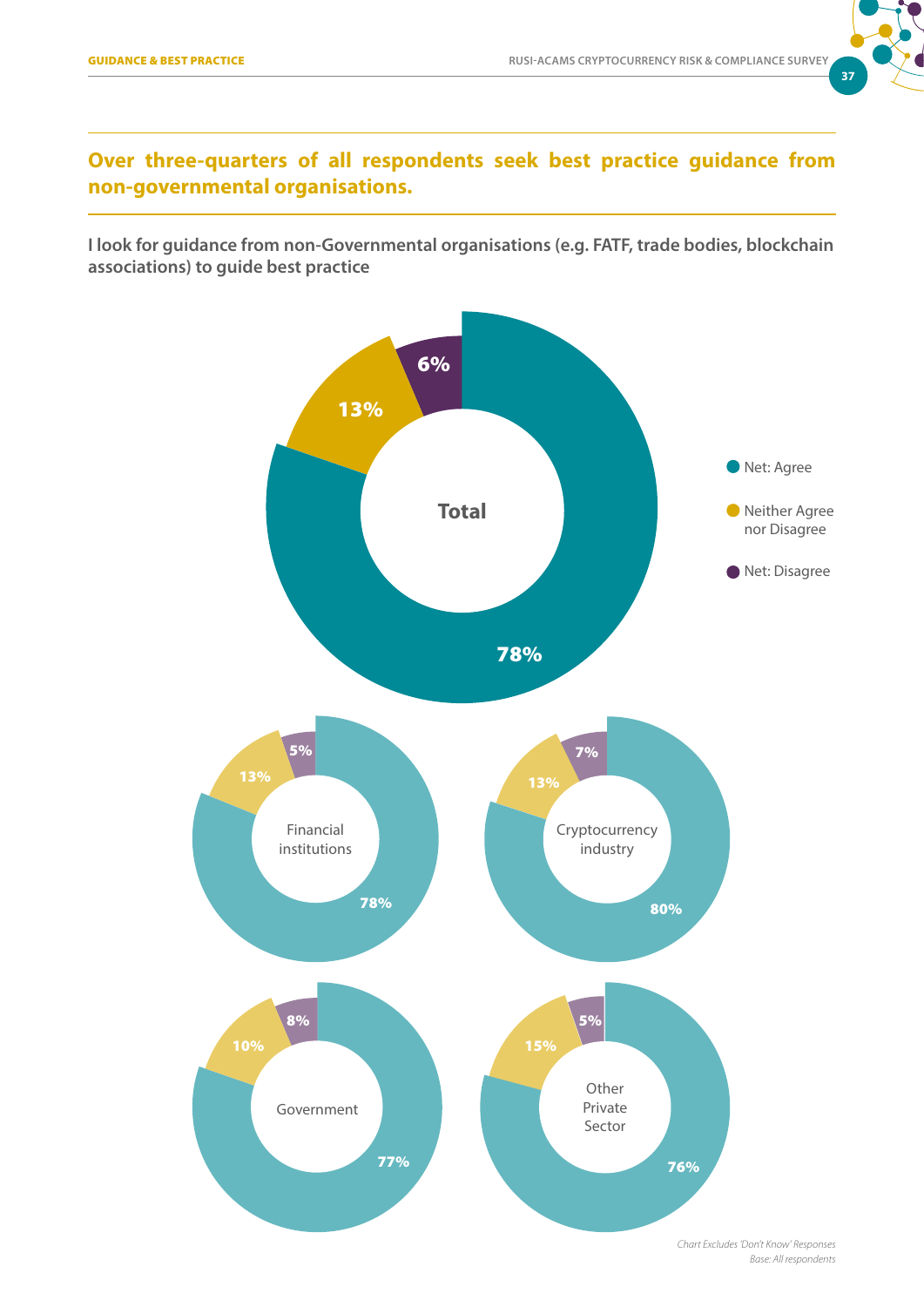

### **Half of respondents think risks to cryptocurrency are best countered at international level by organisations such as the FATF**

**When thinking about the best way forward to counter cryptocurrency AML/financial crime risk, who is mainly responsible for improved regulation and compliance?** 



Any risks related to cryptocurrency are best countered at an **international level/by international organisations like FATF**



#### Any risks related to cryptocurrency are best countered at a **national level/by individual Government**



Any risks related to cryptocurrency are best countered at a **company level/by individual exchanges**

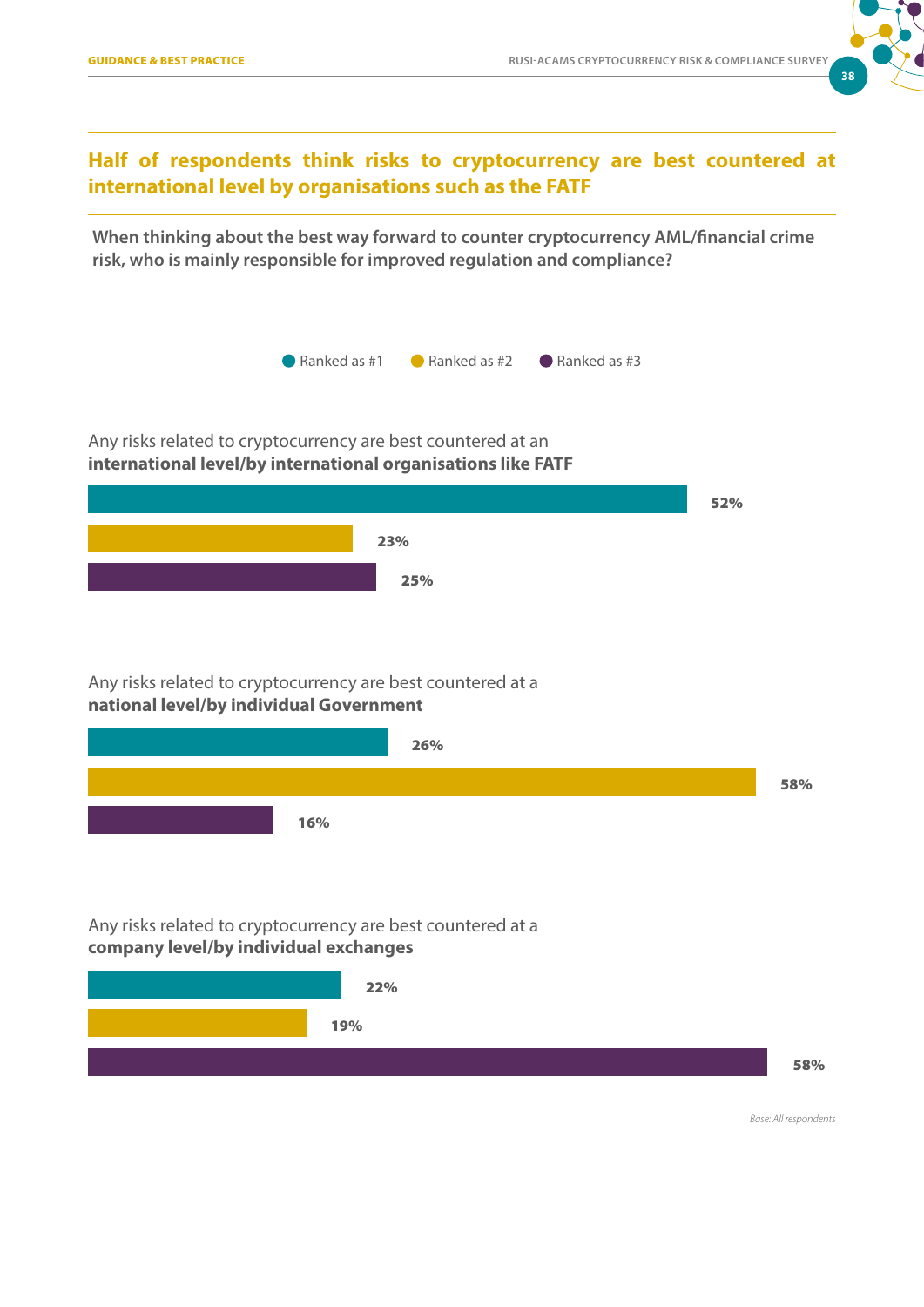

## **Half of all respondents think that cryptocurrency AML/financial crime risk is best countered at the international level, by organisations such as FATF. Those working in the cryptocurrency industry are twice as likely as other respondents to think risks are best countered at company level by individual exchanges**

**When thinking about the best way forward to counter cryptocurrency AML/financial crime risk, who is mainly responsible for improved regulation and compliance?** 

#### **Financial**

#### **institutions**

Any risks related to cryptocurrency are best countered at an **international level/by international organisations like FATF**

Any risks related to cryptocurrency are best countered at a **national level/by individual Government**

Any risks related to cryptocurrency are best countered at a **company level/by individual exchanges**

## **Cryptocurrency industry**

Any risks related to cryptocurrency are best countered at an **international level/by international organisations like FATF**

at a **company level/by individual exchanges**

Any risks related to cryptocurrency are best countered at a **national level/by individual Government**

#### **Government**

Any risks related to cryptocurrency are best countered at an **international level/by international organisations like FATF**

Any risks related to cryptocurrency are best countered at a **national level/by individual Government**

Any risks related to cryptocurrency are best countered at a **company level/by individual exchanges**

# 56% 20% 24% 24% 63% 13% 20% 16% 63%





#### **Other private sector**

Any risks related to cryptocurrency are best countered at an **international level/by international organisations like FATF**

Any risks related to cryptocurrency are best countered at a **national level/by individual Government**

Any risks related to cryptocurrency are best countered at a **company level/by individual exchanges**

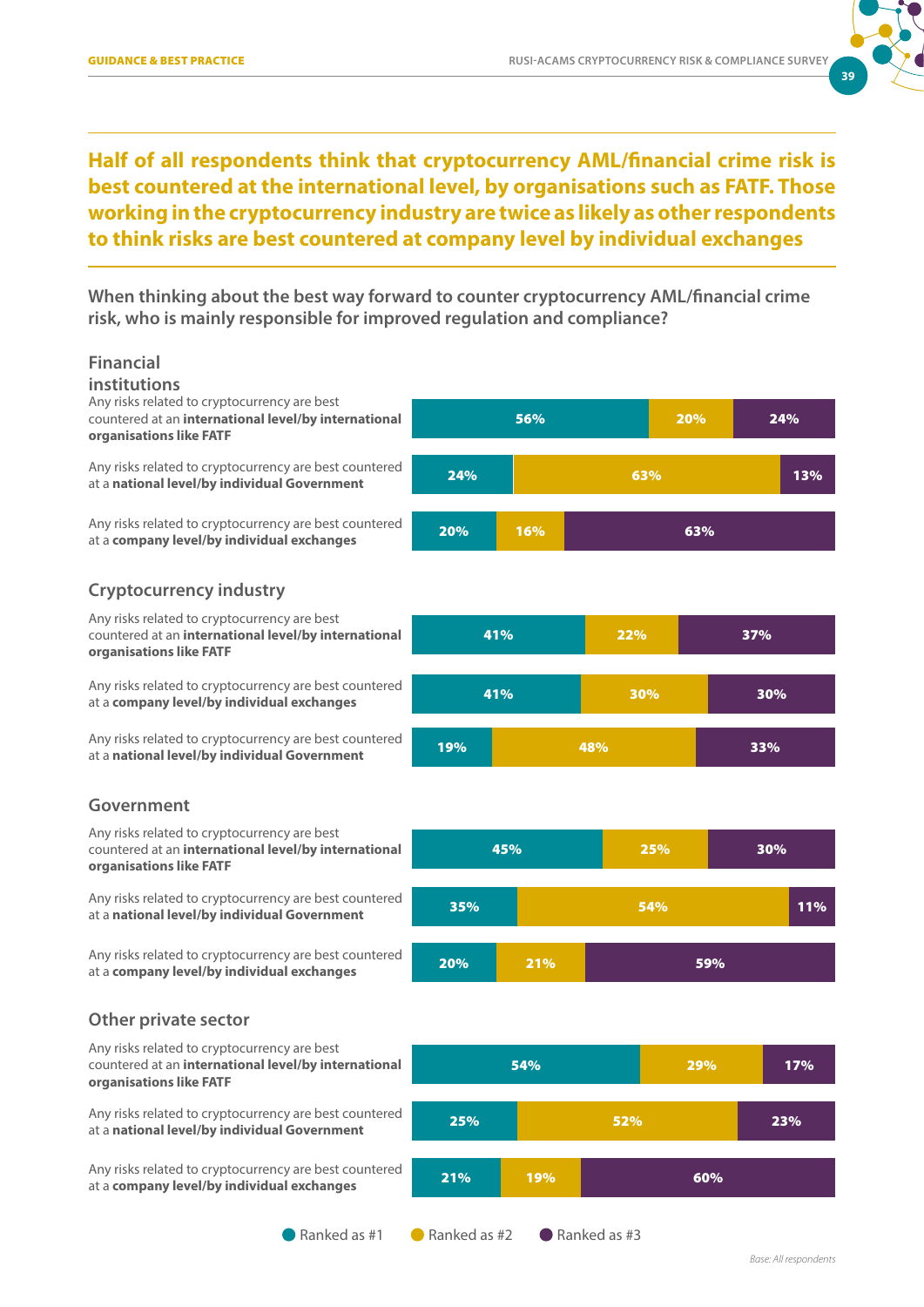

## **Respondents are generally more likely to agree than disagree that the Travel Rule will be an effective way to mitigate cryptocurrency AML/CTF risk. Over half of those in the cryptocurrency industry, however, disagree**





*Chart excludes 'Don't Know' responses*

*Base: All respondents familiar with Travel Rule (352); Financial institutions (169), Cryptocurrency industry (50), Government (72) Other private sector (61)*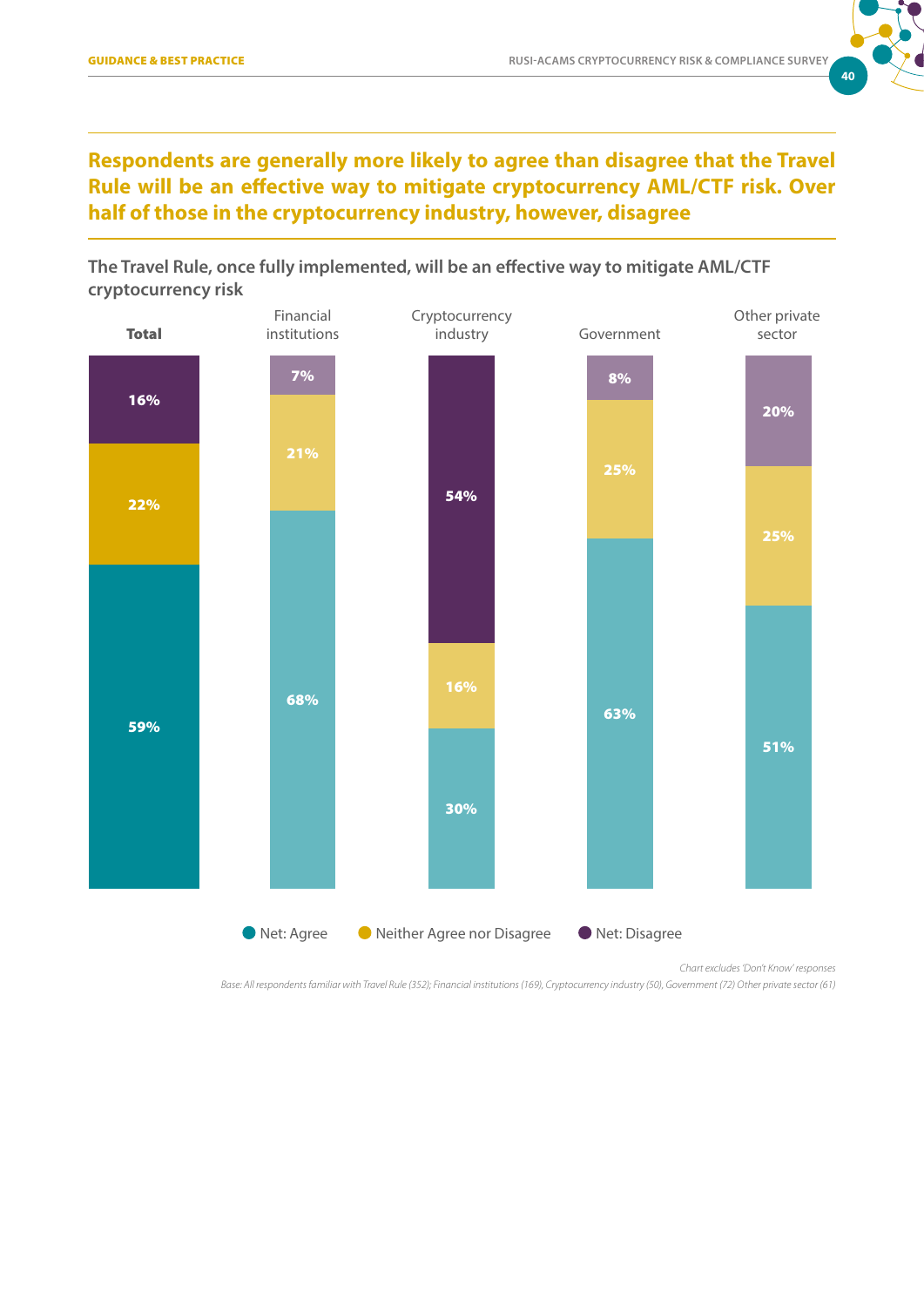

# **REGIONAL PERCEPTIONS BY BANKS**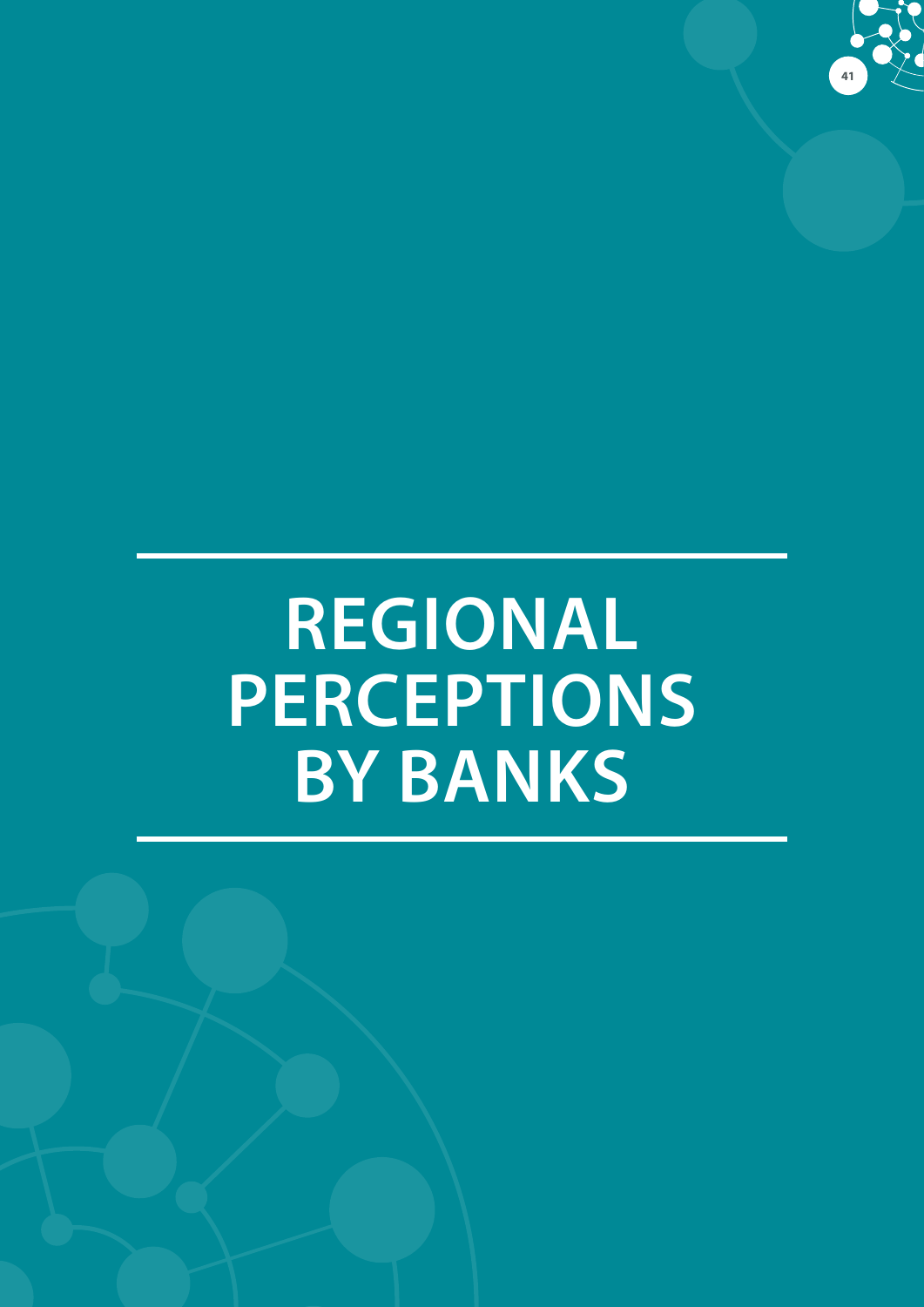

# **Regional Perceptions by Banks**

Due to the large number of responses received from individuals working in financial institutions, it was possible to able to break down answers for this group based on their geographic location.<sup>6</sup> For the following questions, there are distinct differences in how respondents in financial institutions in different regions of the world responded.

Respondents working in North American (43%) and European (48%) FIs are more confident than respondents in Asian FIs (38%) in financial institutions' understanding of cryptocurrency risks.<sup>7</sup>

However, respondents working in Asian FIs appear to be the most friendly overall towards cryptocurrency. When asked if cryptocurrency is easier to use than fiat currency, a large percentage (43%) of respondents working in Asian FIs agree, while less than one-fifth of respondents working in North American (9%) and European (15%) FIs agree.

Respondents working in Asian FIs are also more optimistic about future cryptocurrency ease of use and its role in financial inclusion. Almost half (46%) of respondents working in Asian FIs indicate that they think cryptocurrency will be easier to use than fiat currency in five years, and over half (53%) say that cryptocurrency will be an effective tool for financial inclusion in the future.

*6. Geographic location refers to the continent in which the Financial institutions is based/headquartered, not the respondent's personal location.*

*7. Other regions did not have large enough sample sizes of FI respondents to create statistically significant data.*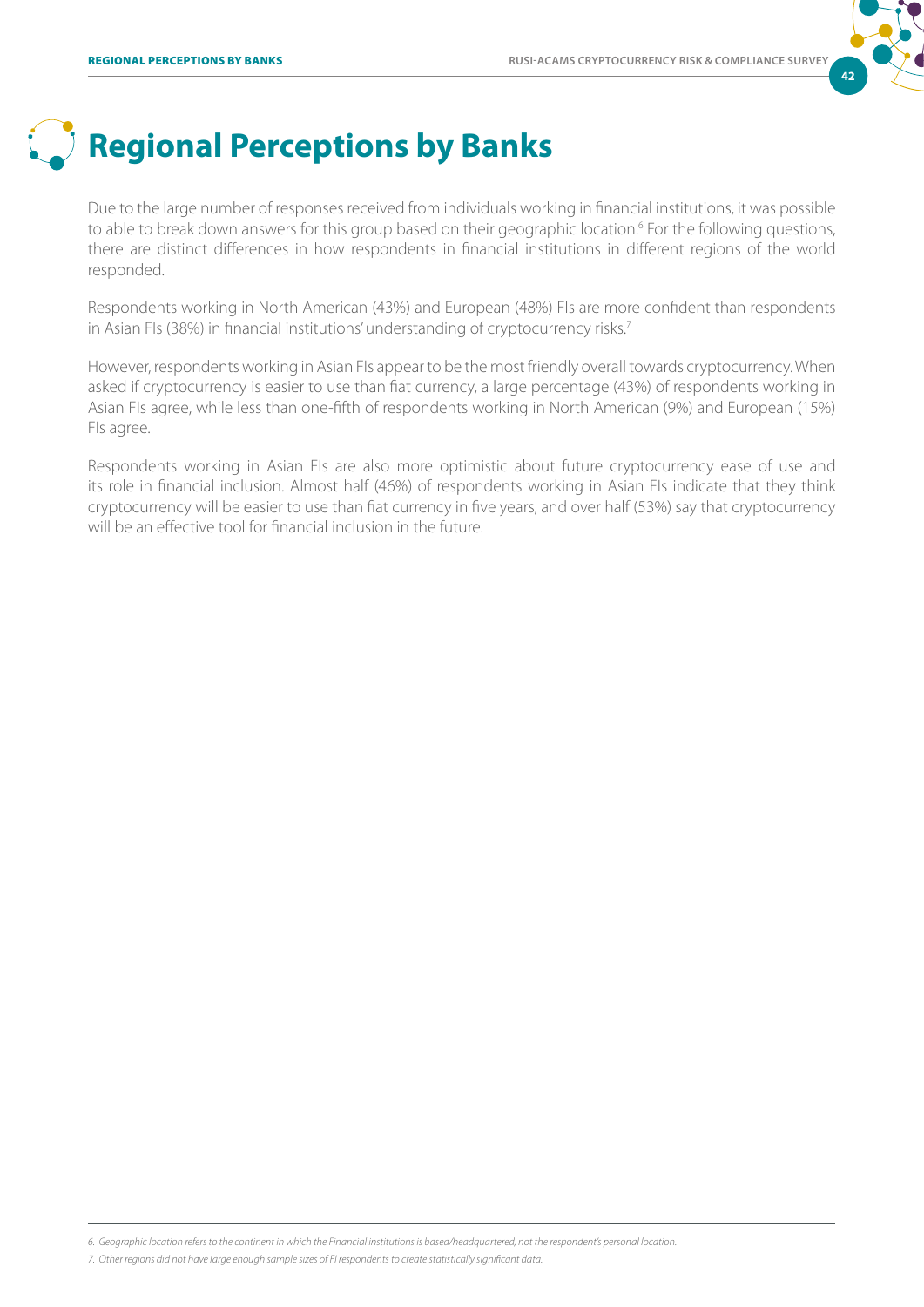

## **Overall, those working in financial institutions are likely to think their industry understands cryptocurrency risks poorly**

**How well or poorly do you feel the previous cryptocurrency financial crime risks are understood by Financial institutions in your jurisdiction?** 



## **Respondents in Europe are most likely to disagree that cryptocurrency is easier to use than fiat currency, while respondents in Asia are more confident in cryptocurrency's ease of use**



**Cryptocurrency is easier to use than fiat currency**

*Chart excludes 'Don't Know' responses Base: All respondents at financial organisations based in North America (92), Europe (62), Asia (68)*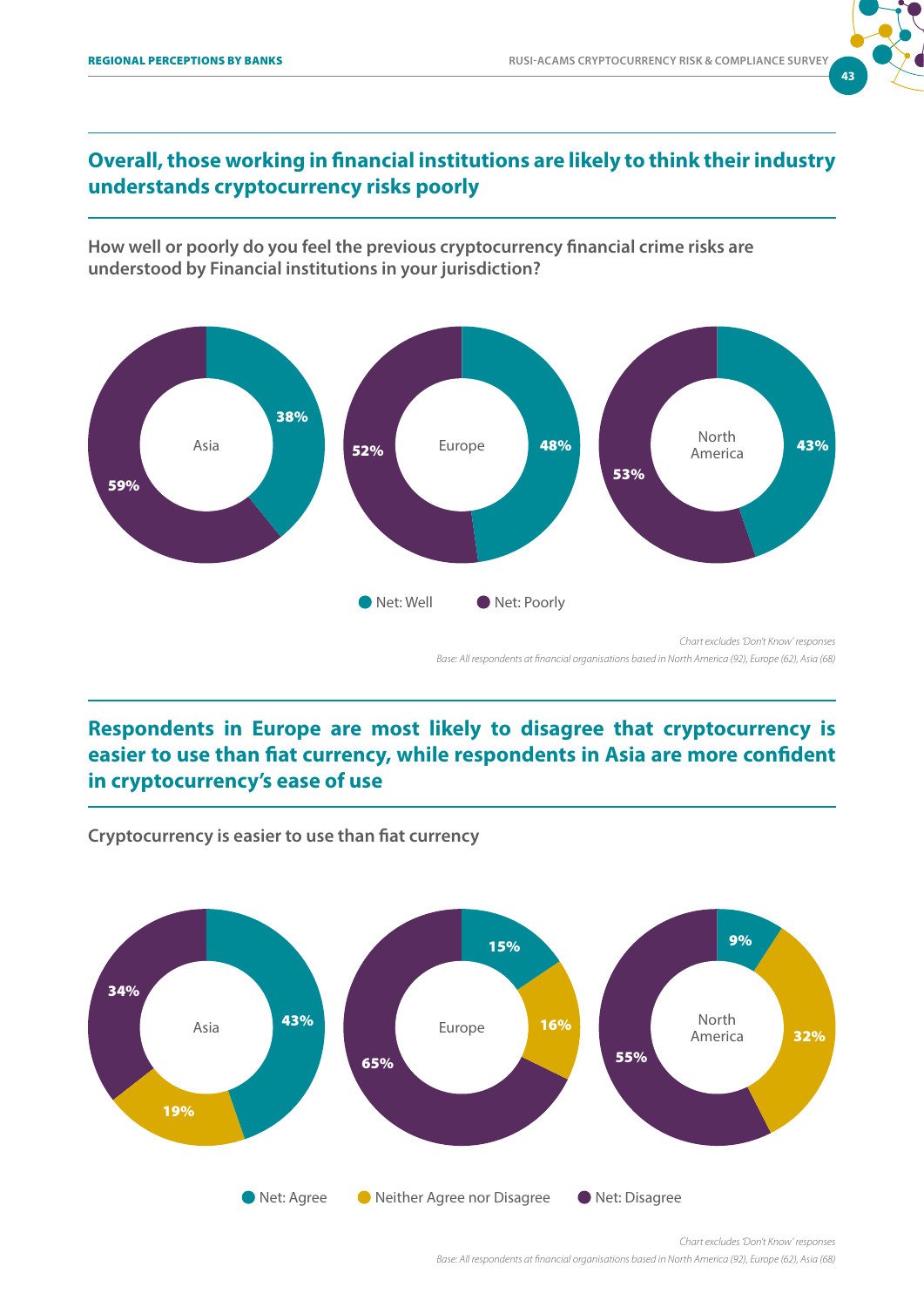

### **Respondents in Asia are more likely to agree that cryptocurrency will be easier to use than fiat currency in five years, while respondents in Europe and North America disagree**



#### **In five years, cryptocurrency will be easier to use than fiat currency**

### **Financial institutions respondents in Asia are more likely to agree than disagree that cryptocurrencies will be an effective tool to secure financial inclusion in five years, while respondents in North America and Europe are split**



**In five years, cryptocurrencies will be an effective tool for financial inclusion**

*Chart excludes 'Don't Know' responses Base: All respondents at financial organisations based in North America (92), Europe (62), Asia (68)*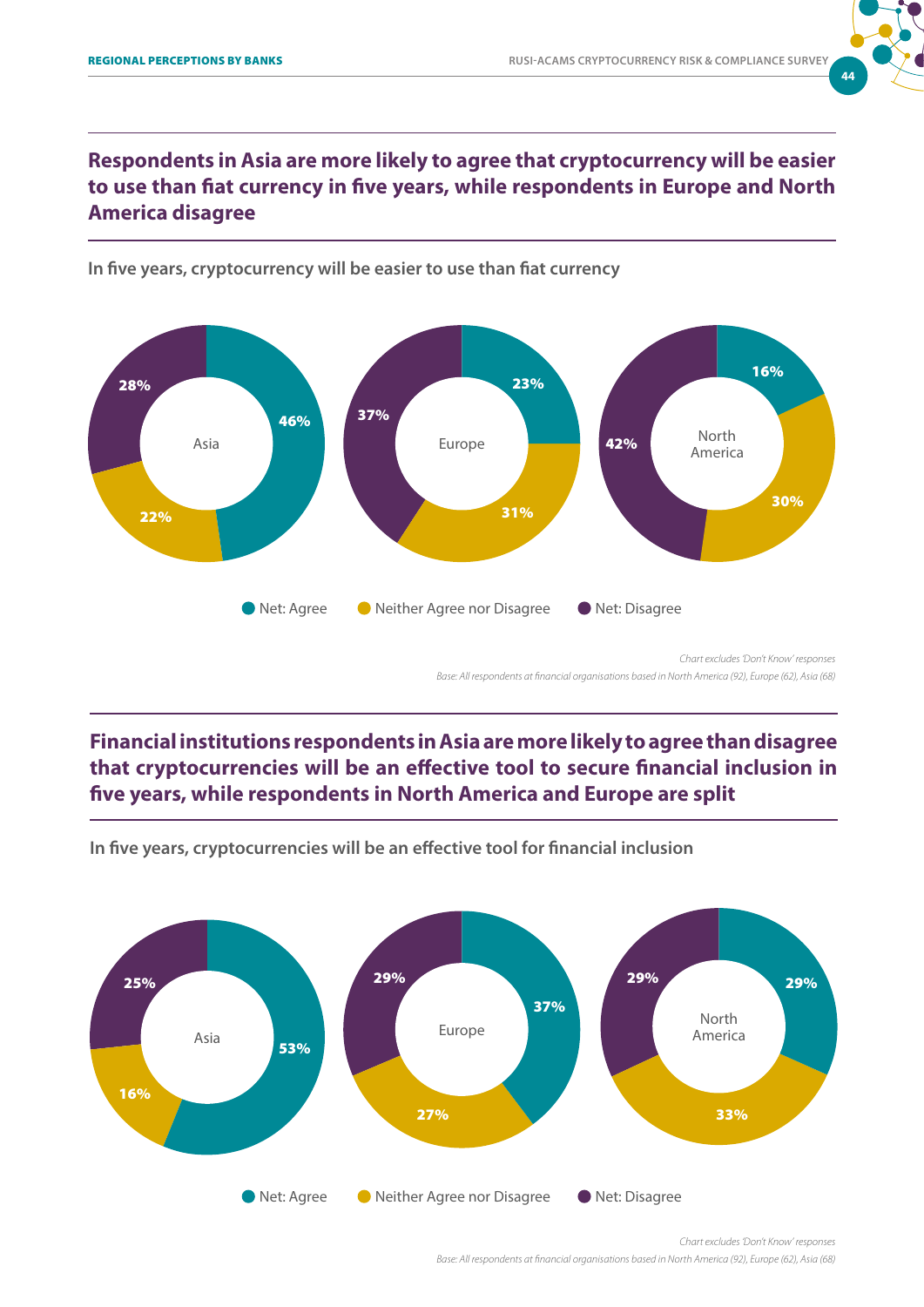

# **THE FUTURE OF CRYPTOCURRENCY**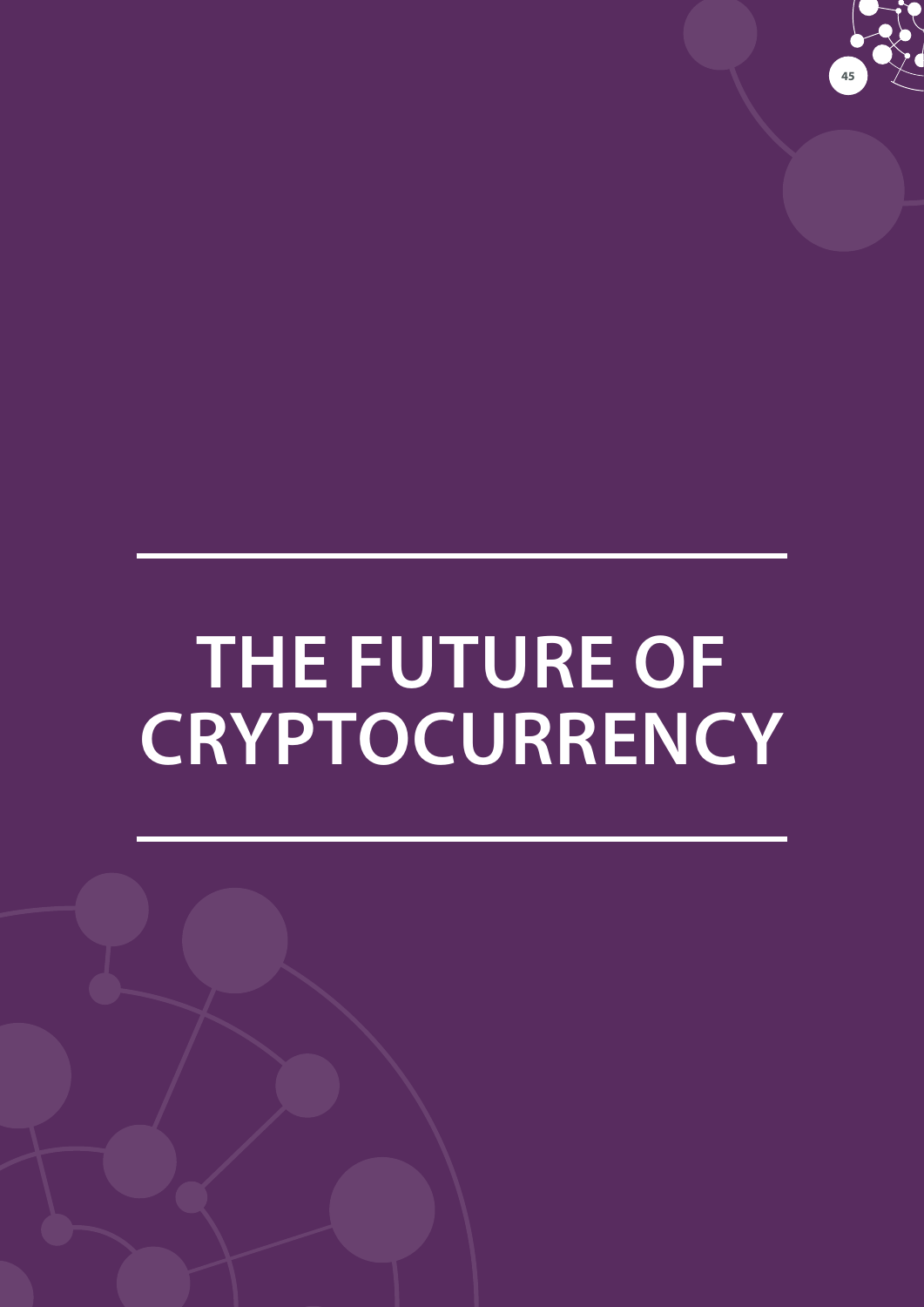

# **Future of Cryptocurrency**

The survey asked respondents for their views on what the cryptocurrency landscape will look like in five years' time.

Overall, respondents are more likely to agree than disagree that in five years, cryptocurrency will be an effective tool for financial inclusion. The cryptocurrency industry overwhelmingly agrees (81%) with this statement, echoing their views on the current role of cryptocurrency in financial inclusion currently.

Respondents still believe that the main use of cryptocurrency in five years will be investment and speculation, but day-to-day payments ranks second, with illicit purposes moved to third. The cryptocurrency industry specifically said that day-to-day payments will become the main use of cryptocurrency.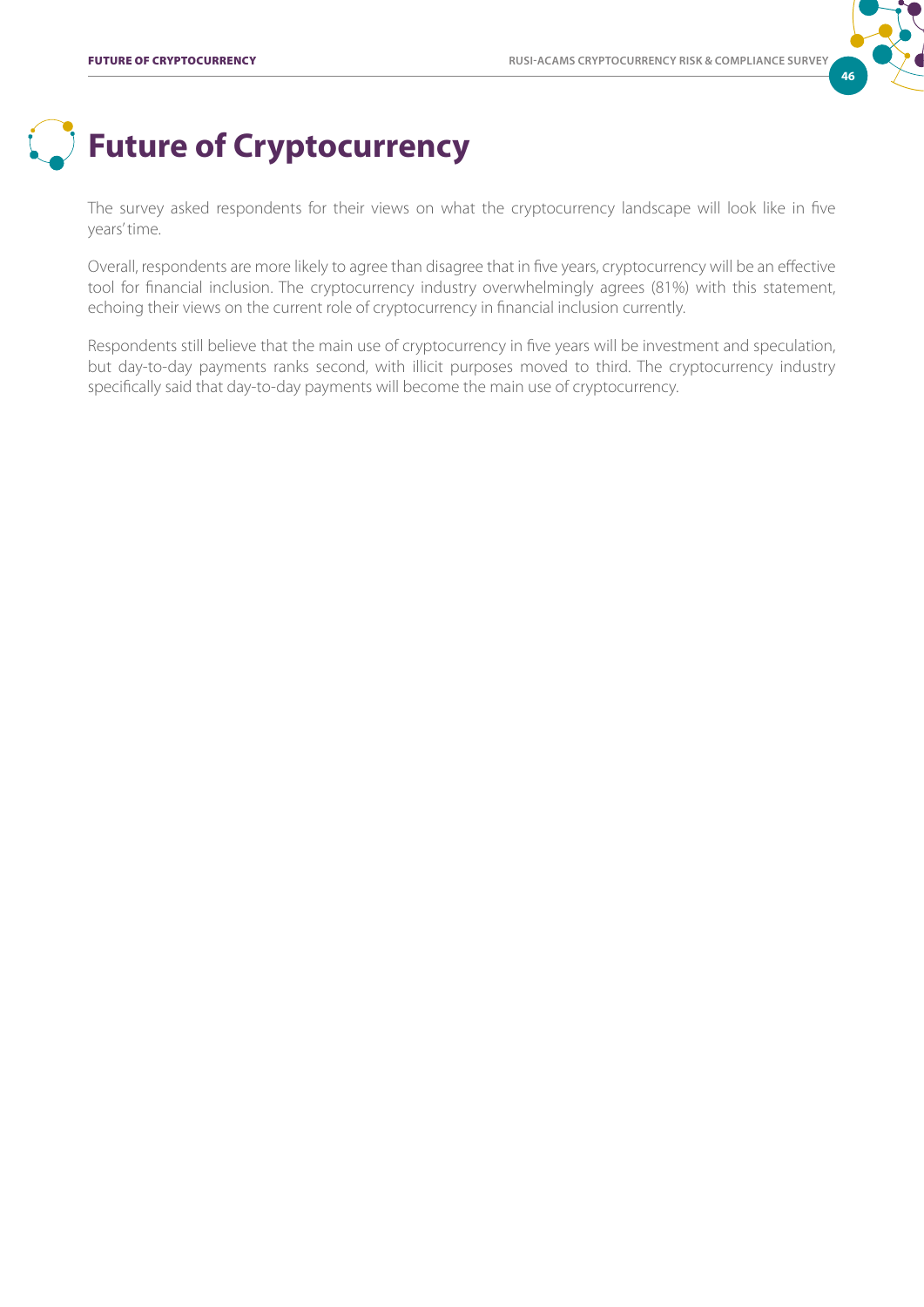# **47**

### **All respondents are more likely to agree than disagree that in five years, cryptocurrencies will be an effective tool for financial inclusion**

**In five years, cryptocurrencies will be an effective tool for financial inclusion**

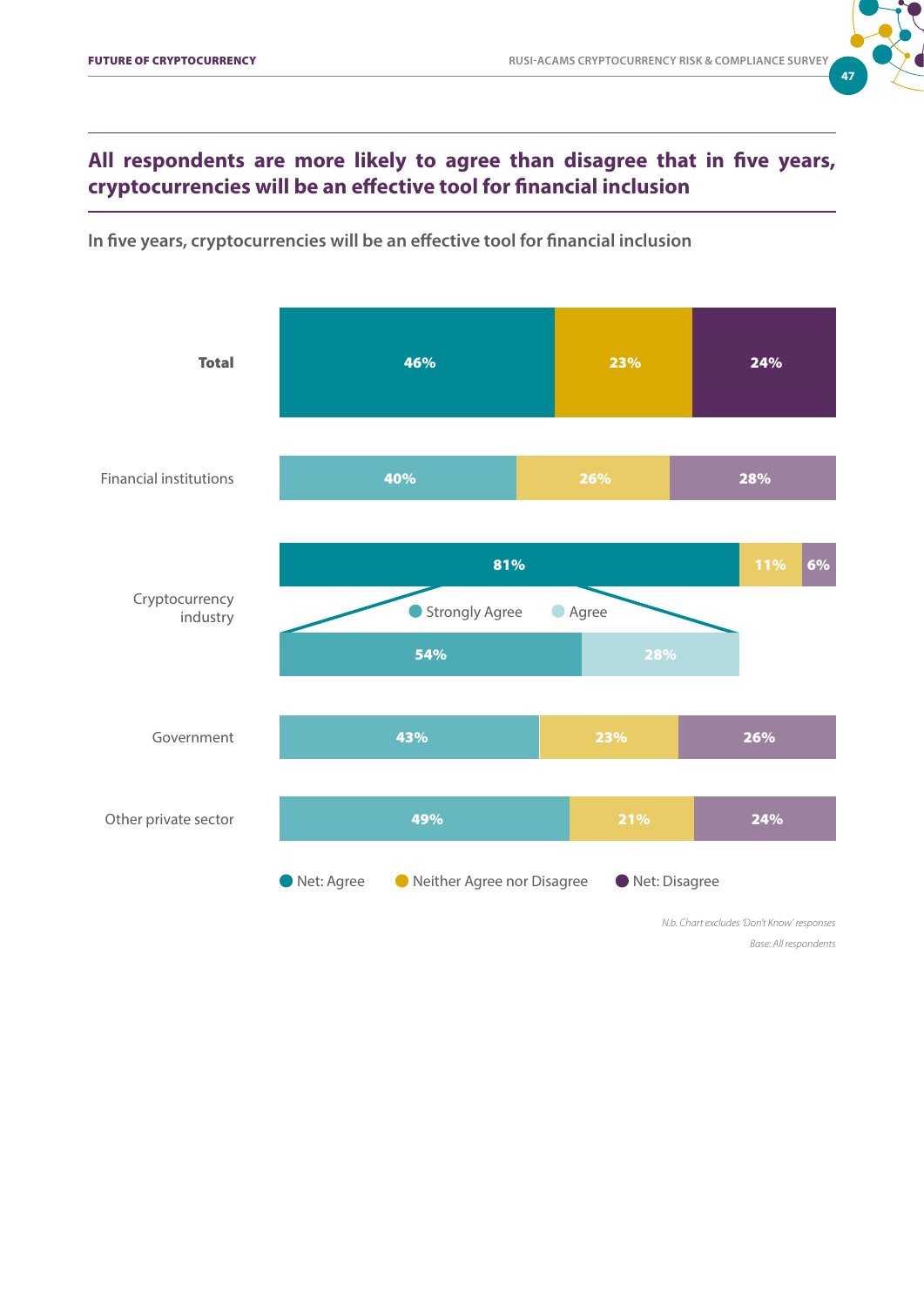

## **In five years, respondents still believe the main use for cryptocurrency will be investments, although three-tenths believe it will mainly be used for day-to-day payments**



#### **Day-to-day payments**



#### **Illicit purposes**



#### **Occasional payments**

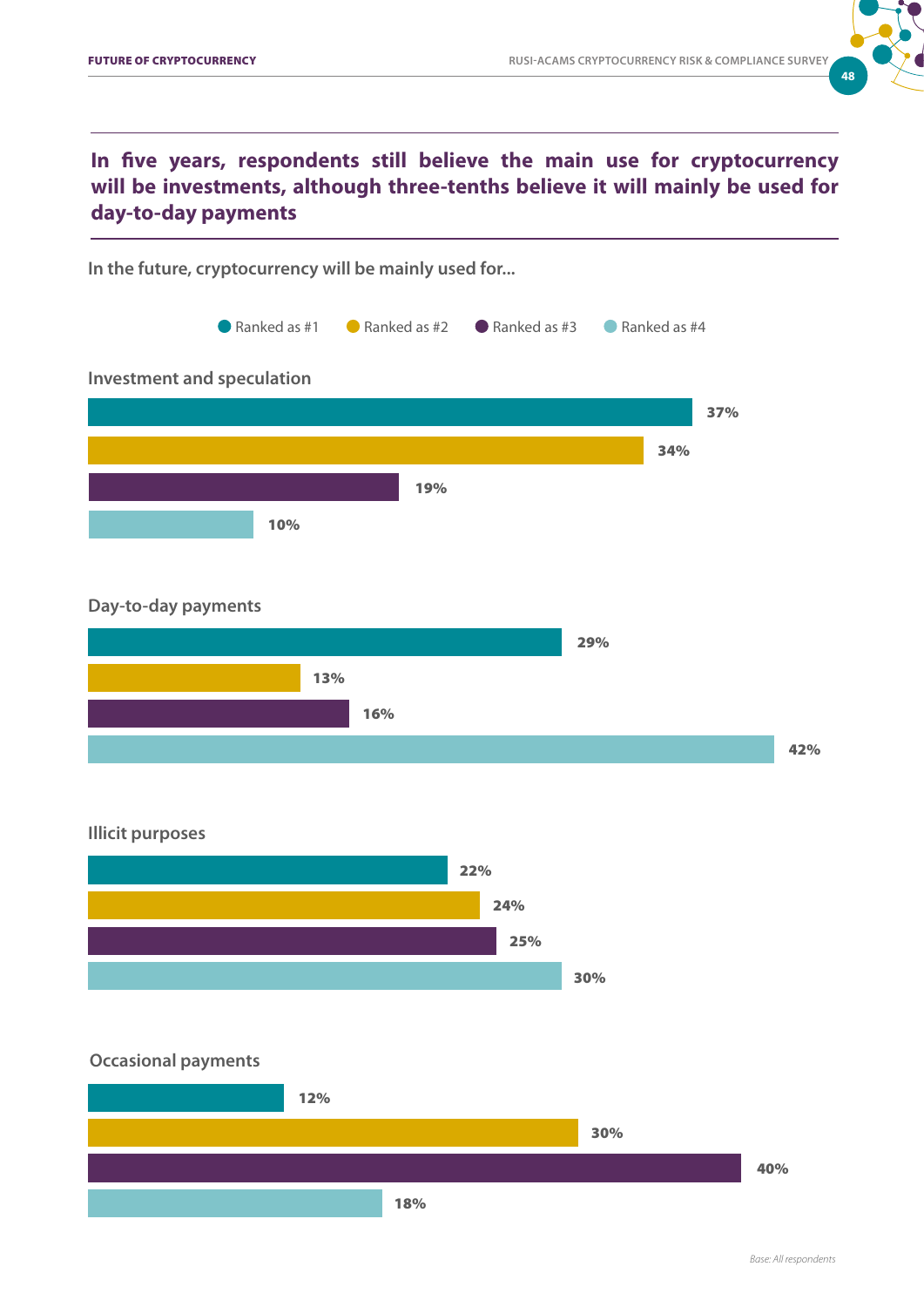

**All audiences except those in the cryptocurrency industry believe that cryptocurrency will be primarily used for investment and speculation in the future. However, there is an increase in the proportion of respondents thinking cryptocurrencies will be used in day-to-day payments**

**In the future, cryptocurrency will be mainly used for...**

**Cryptocurrency industry** 37% 37% 24% 2 Investment and speculation 2 20% 78% Illicit purposes 17% 17% 17% 43% 43% 33% 33% 7% Occasional payments **Crystal 11% 28% Financial institutions**  Investment and speculation Day-to-day payments Occasional payments Illicit purposes 37% 36% 14% 13% 27% 14% 15% 44% 11% <mark>28% 28% 44% 2001 18%</mark> 26% 22% 26% 26% **Government** Investment and speculation Day-to-day payments Occasional payments Illicit purposes 38% 35% 20% 8% 29% 10% 15% 46% 11% 26% 38% 25% 22% 29% 27% 22% **Other private sector** Investment and speculation Day-to-day payments Illicit purposes 35% 25% 30% 10% 27% 9% 18% 46% 22% 31% 19% 28% **46%** 19% 19% 22% 13% Day-to-day payments

**C** Ranked as  $#1$  C Ranked as  $#2$  C Ranked as  $#3$  C Ranked as  $#4$ 

16% 35% 33% 16%

Occasional payments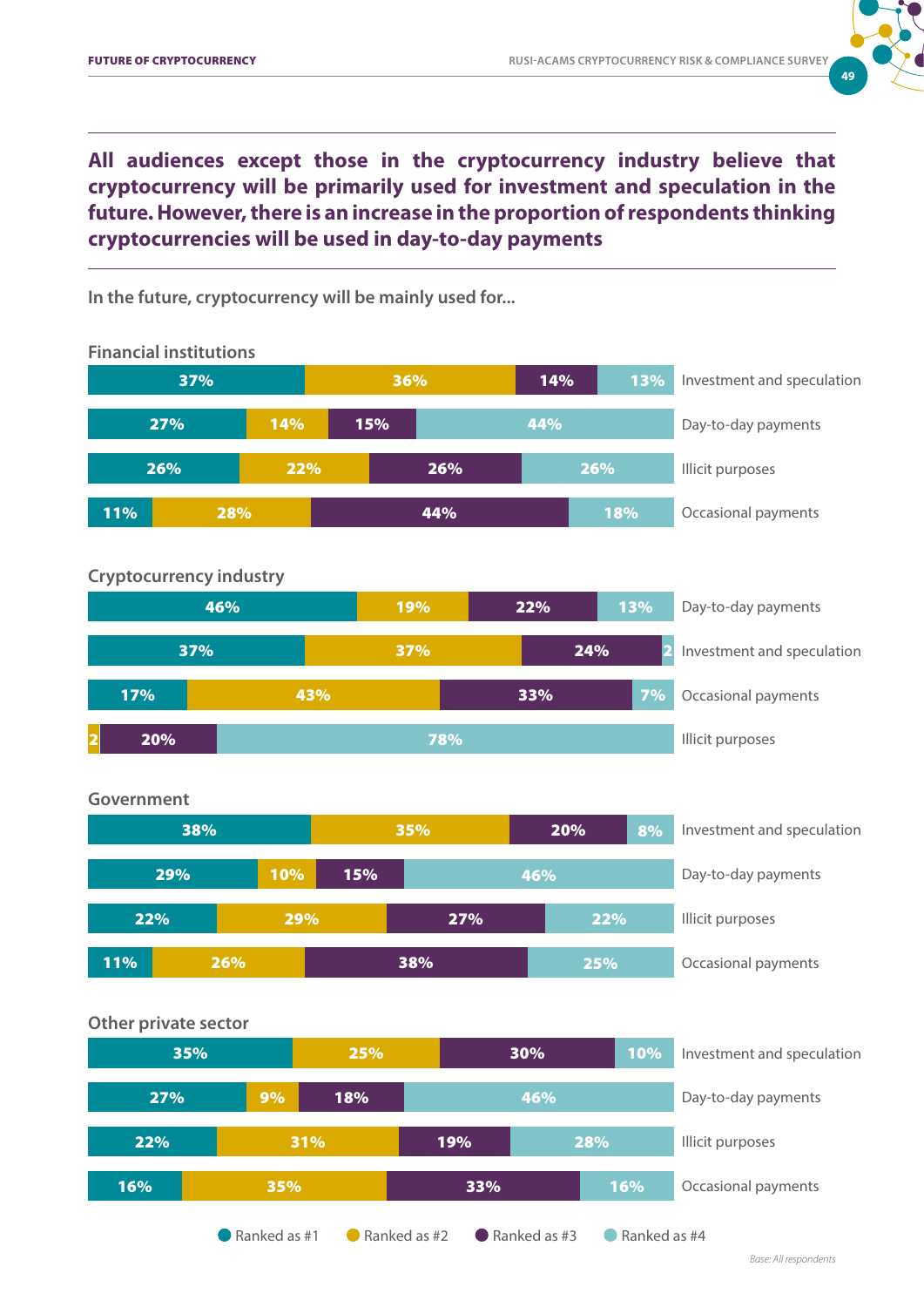

# ANNEX: **DEFINITIONS**